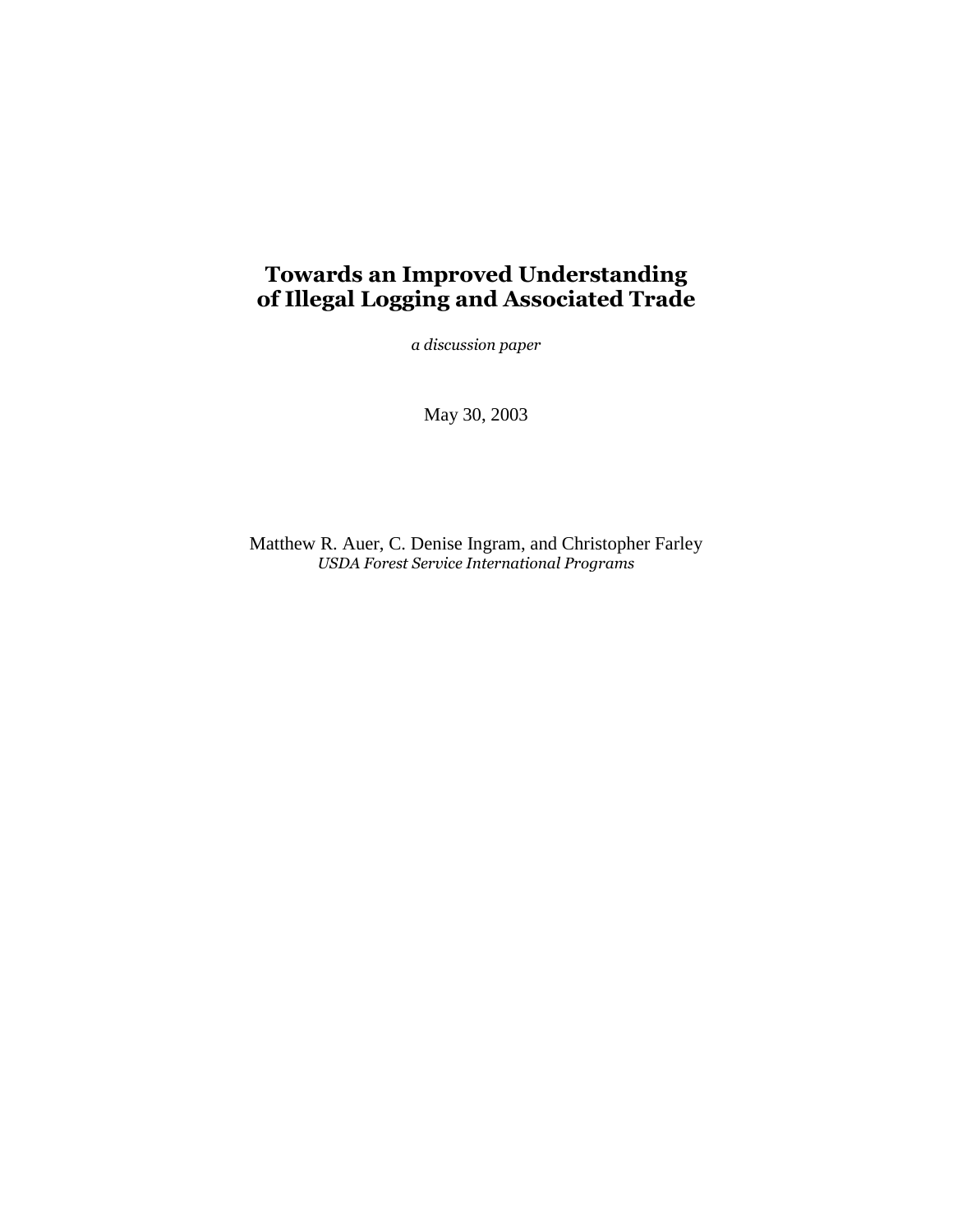*The views expressed in this article are those of the authors and do not necessarily reflect the positions or policies of the USDA Forest Service or other U.S. Government agencies. Any errors or omissions are the responsibility of the paper's authors.*

*Cover photo credits: Dennis Dykstra, C. Denise Ingram*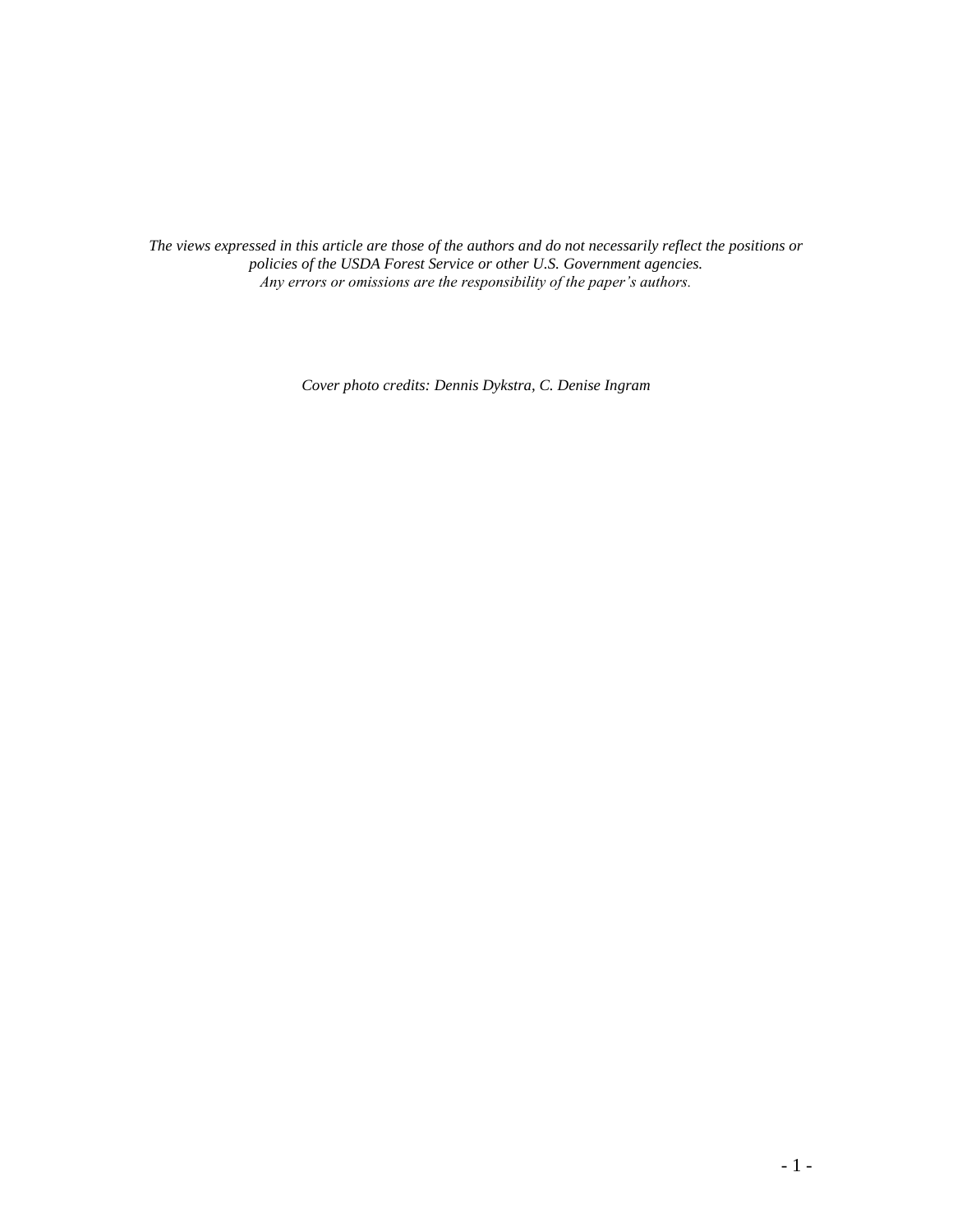### **Towards an Improved Understanding of Illegal Logging and Associated Trade**

### **Introduction**

This paper stems from discussions among U.S. government officials, nongovernmental organizational actors, and representatives of industry about the need to better define the problem of illegal logging and associated trade. Further, there is a need to clarify what is known about the scope of these problems and their impacts on the environment and on domestic and international commerce. This paper does not represent the official views or positions of the U.S. government. It is meant as an informal review, in capsule form, of what is known about the scope and magnitude of illegal forestry activities and trade of illegal wood products, and it intends to inform the continuing policy debate about these problems and what to do about them.

More specifically, this paper explores policy-relevant definitions of illegal logging and associated trade; considers estimates of the geographical range and intensity of illegal forestry activities; examines how forest-related crime occurs in the context of existing forest management and trade systems; and makes reference to some of the current U.S. and international policy responses to these problems. Also considered are alternatives for applied research that could inform discussions within and outside government about prospective actions. This paper does not address illegal logging occurring in the U.S. domestic context.

### **What Are Illegal Logging and Associated Trade?**

Illegal logging and associated trade are elusive concepts because the terms are defined in different ways by different individuals and organizations. One way to reconcile these different definitions is to identify where they converge. For example, there is broad agreement that unauthorized logging in legally designated areas where logging is prohibited constitutes illegal logging. Similarly, most experts agree that logging performed without required permits or in violation of the terms of the permits is illegal.

But others adopt much broader definitions of illegal logging or have taken up "illegal forest activities" as the mantle for discussion. In the latter conception, illegal logging is one manifestation of a larger set of illegal activities. In a study commissioned by the World Bank, Contreras-Hermosilla<sup>1</sup> identified 28 forms of illegal forest activities, clustered into six major subcategories: illegal occupation of forestlands; illegal logging; woodlands arson; illegal timber transport, trade and timber smuggling; transfer pricing and other illegal accounting practices; and illegal forest processing. The Food and Agriculture Organization (FAO) redacts this list in its own catalog of illegal forest activities.<sup>2</sup> (See appendix I for Contreras-Hermosilla's full list).

The gray area of illegal logging and associated trade expands when relevant corrupt acts are included in the analysis.  $\overline{FAO}^3$  identifies five common features of corrupt acts – all of which constitute illegal acts. Corrupt acts: 1) engage public officials; 2) involve public property and power; 3) are perpetrated for private gain; 4) are intentional; and 5) are surreptitious.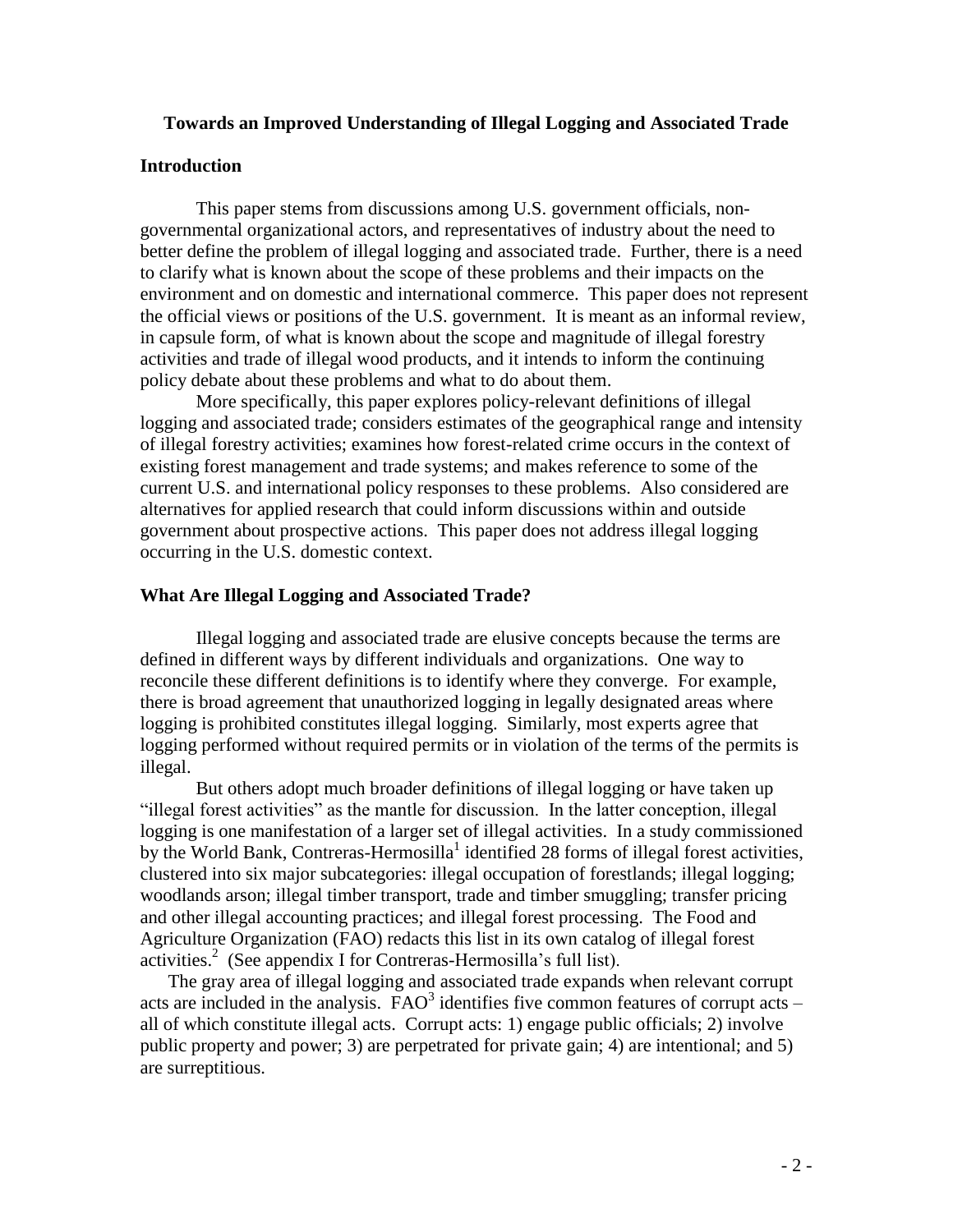Illegal logging and associated trade reflect a continuum of deviance and opportunism – from single unlawful acts by small-scale users of the forests to systematic, industrial-scale, illegal logging operations. In the context of prospective global efforts to combat illegal logging, it is reasonable to focus on harvesting activities that are environmentally destructive on a large scale and that lead to major infusions of illegally harvested wood products into international commerce. Based on these criteria, *illegal logging* is provisionally defined as *large scale, destructive forest harvesting that transgresses the laws of the nation where said harvesting occurs*. *Associated trade* refers to *the international trade of illegally harvested wood from actors who export, re-export, or who import such wood.* These definitions presume that the processing and transport of illegally harvested wood constitute illegal acts. Unlawful acts in this context also include instances where individuals or organizations purchase, sell, or re-sell wood products that the purchaser, seller or re-seller know to be illegally harvested, illegally processed, or illegally transported.

This paper's definition of illegal logging is admittedly imperfect in that the laws of the harvesting nation may not conform to standards accepted in countries with welldeveloped legal and regulatory institutions. Hence, particularly in cases where national laws are grossly inadequate, the transgression of such laws may not be socially or environmentally objectionable. Conceivably, deviance from bad laws could lead to environmentally or morally desirable results.

Nevertheless, international and customary law dictates that nation-states retain sovereign rights to their natural resources, and hence, laws of the harvesting nation are the standard for characterizing legal and illegal uses of that nation's forests. It is unreasonable to expect other nations, including nations with weak legal and regulatory institutions, to abide by US forest-related legislation. However, the US should take exception when other nations' laws openly violate US laws and cause direct negative impacts to US commerce.

Any proposed solutions to combat illegal logging and associated trade must reflect the environmental and economic scales and intensities of the violations as well as the degree of negative impact on the long-term sustainable management of forest resources. Identifying major pathways of forest crime and illegal forest trade are first steps for problem-solving. As described below, the extant literature on illegal logging and associated trade provides numerous illustrations of large scale destructive, illegal forestry activities occurring at provincial, national, and regional scales.

### **A Review of Literature, Reports and Data Sources**

Each year, some 14.6 million hectares of forests, an area almost the size of the State of Georgia, are lost globally as a result of forest fires, agricultural conversion, development, and other factors that include illegal harvesting.<sup>4</sup> However, the portion of deforestation due to illegal activities is not known with precision, nor is it possible to establish what portion of illegal logging stems from large-scale, destructive illegal logging – which is the primary concern of this paper.<sup>5</sup> The lack of specificity on the volume of illegal logging and associated trade that actually occurs reflects the challenge of monitoring and documenting phenomena that are difficult and often dangerous to track. As a proxy, analysts must rely on detailed, and preferably, verifiable evidence of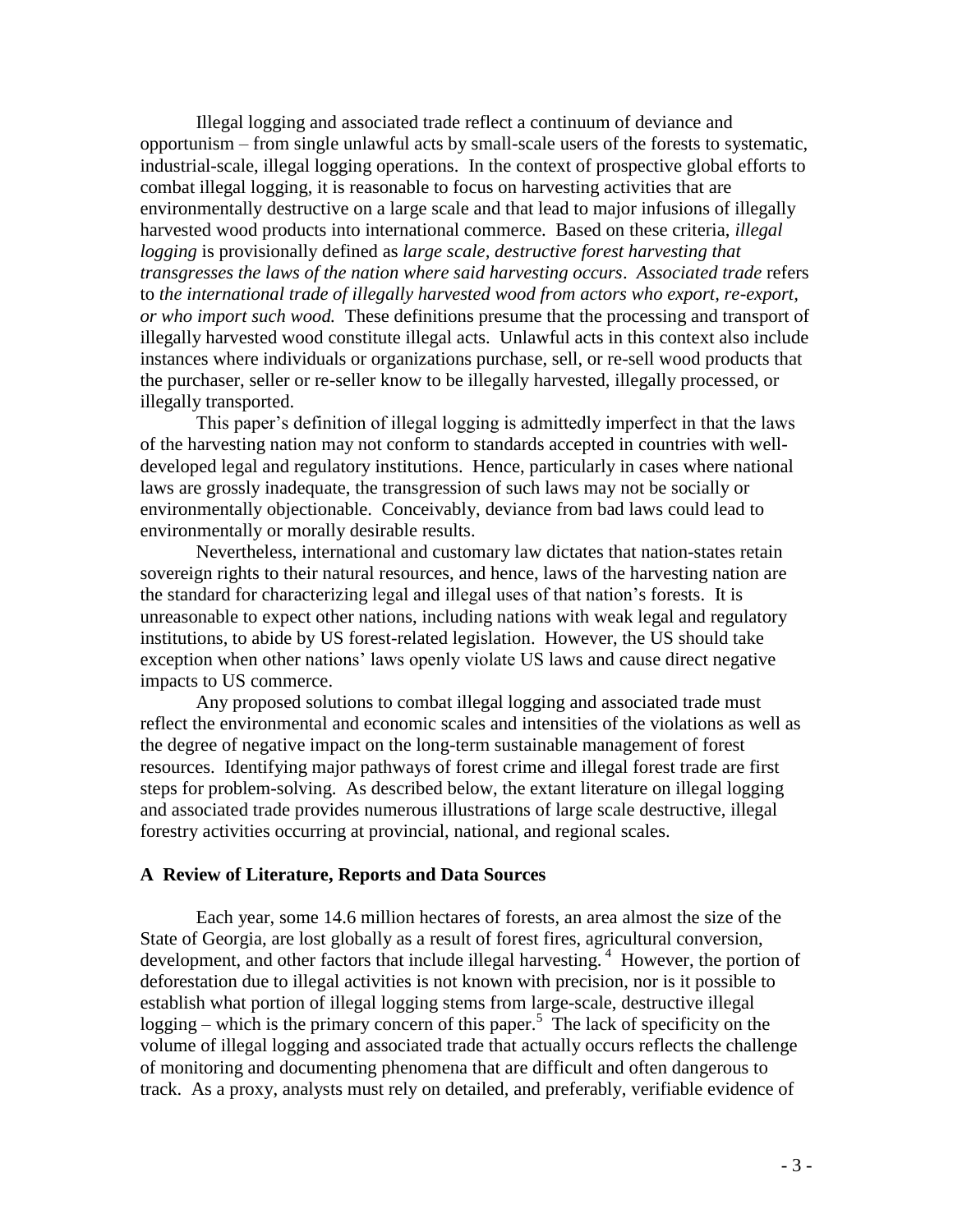illegal forest activities – evidence which is relatively abundant, though varying in quality and reliability. There are recent surveys of the existing literature that are sufficiently comprehensive, critical, and up-to-date to serve as important cross-references for readers of this paper.<sup>6,7</sup> This brief report is more concerned with identifying the key findings and key gaps in the existing literature than in reconstructing that literature.

As mentioned above, Contreras-Hermosilla<sup>8</sup> classifies illegal forestry activities into six categories with attendant subcategories. Moreover, the author documents cases of forest-related crimes corresponding to each of these subcategories (see appendix II and accompanying bibliography, appendix III). Evidentiary sources for Contreras-Hermosilla's review range from reports by international financial institutions;<sup>9</sup> to research-oriented  $NGOs<sup>10</sup>$  to watchdog and advocacy-oriented  $NGOs<sup>11</sup>$  to reports by government-appointed committees.<sup>12</sup> Intergovernmental bodies, such as the International Tropical Timber Organization (ITTO), have also documented illegal logging activities.<sup>13</sup>

In some cases, the documentation of illegal logging is of adjudicative quality, as instances of illegal forestry activities have been tried by national and international courts. Consider, for example, the verdict against Nicaragua invoked by the Inter-American Court of Human Rights in the case of illegal logging in indigenous reserves in that country. $^{14}$ 

In many other cases, governments have formally declared that illegal logging is a serious problem, including governments of producer countries who seek to clamp down on such activities. In recent years, for example, the governments of Brazil, Cambodia, Cameroon, Democratic Republic of Congo, Gabon, Indonesia, and Peru have acknowledged domestic illegal logging problems and in some cases, have asked other countries or international organizations for assistance.<sup>15</sup>

More common still are detailed country or provincial case studies of illegal logging. These reports often rely on triangulated research methods that draw on official primary source materials, interviews, and first-hand witnessing of forest-related crimes. Consider, for example, the Environment Investigation Agency/Telapak's analysis<sup>16</sup> of illegal forest harvesting and transshipment of sawlogs from Tanjung Puting National Park, Central Kalimantan, Indonesia. In addition to providing forensic detail of specific criminal acts, such as the interdiction in 2001 of  $25,000m^3$  of illegal logs from cargo ships leaving Indonesia, the authors draw on governmental and other sources to describe the institutional intricacies of illegal forest-related activities in Indonesia, including rampant corruption in that nation's judicial system.

In still other studies, authors extrapolate from case material or from governmental or intergovernmental sources, such as cross border trade data inconsistencies to establish the scope of illegal logging and its aggregate economic or environmental costs. For example, by drawing on the difference between the documented legal supply and the industrial supply of wood and by evaluating stumps in areas harvested under logging permits, the Tropical Agricultural Research and Higher Education Center (CATIE) in Costa Rica estimated that between 18 and 58 percent of that country's logs entering domestic and international trade were illegally harvested.<sup>17</sup> On the global scale, the World Bank estimates that between \$10 and \$15 billion are lost in foregone government revenue annually due to illegal logging carried out on public lands.<sup>18</sup> This last statistic is an imprecise measure of lost income due to illegal logging – a 50 percent margin of difference between the low and high boundaries of the World Bank's estimate. On the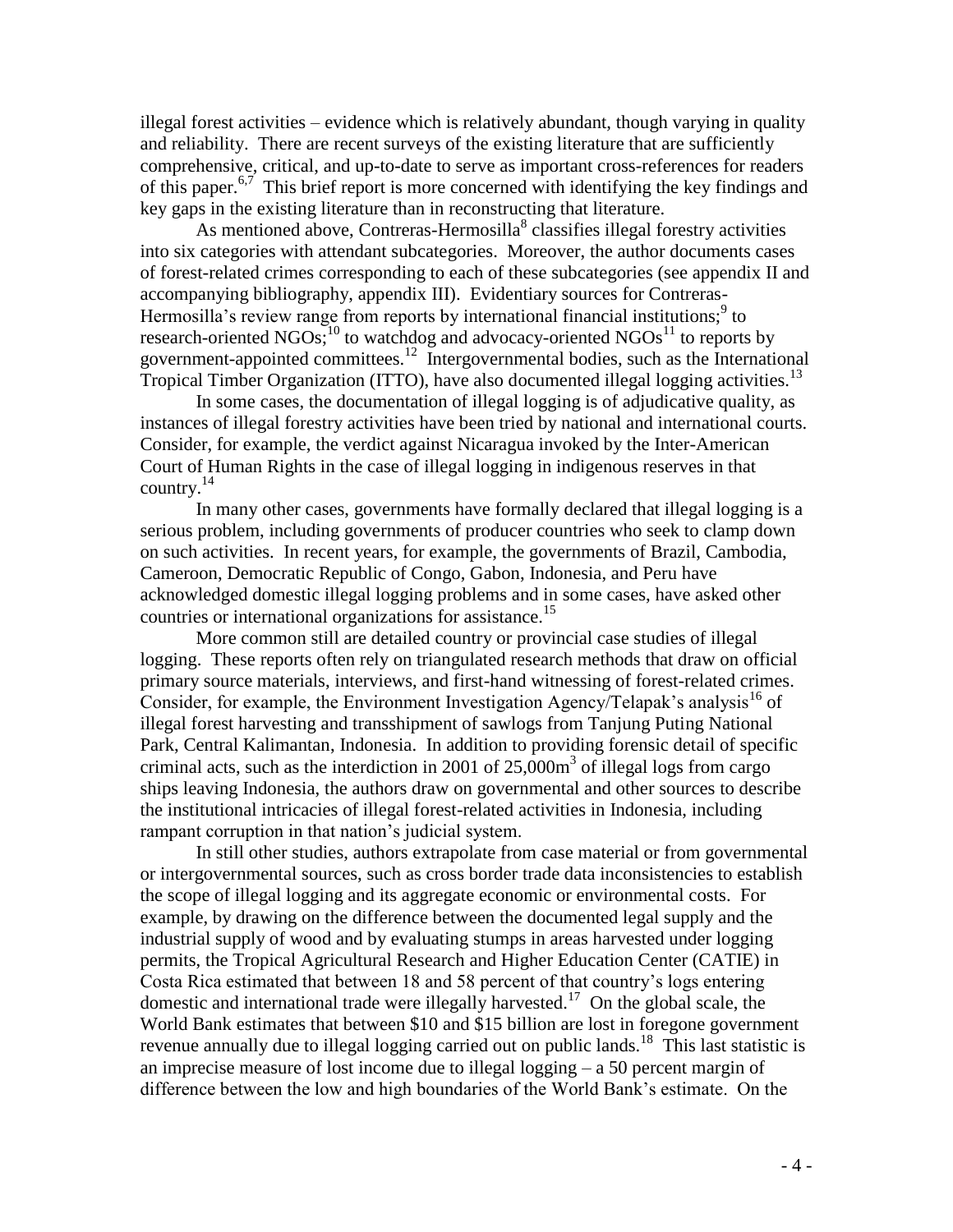other hand, the low boundary estimate might give pause even to skeptics: \$10 billion of lost income exceeds the annual gross domestic product of most sub-Saharan African countries.

## *Imports of Illegally Harvested Wood Products into the United States*

Evidence of illegal forest products entering the United States is often indirect. TRAFFIC, a joint program of the World Wildlife Fund and the World Conservation Union, infers that U.S. imports of illegal forest products are growing because of the steep growth of documented trade between the U.S. and countries with chronic illegal harvesting problems. To illustrate, the organization notes that trade in roundwood, veneer, and plywood have increased by orders of magnitude with Gabon – a nation with whom the U.S. had little or no forest products trade in the mid-to-late 1990s.<sup>19</sup> Reexports from China of wood originally sourced from tropical countries and from Russia constitute a special area of concern since it is assumed that China imports large quantities of illegal logs from these regions.<sup>20</sup> Papua New Guinea, Russia, Malaysia, and Gabon supplied 71 percent of Chinese log imports in 2002, up from 56 percent in  $2000$ <sup>21</sup> But it is difficult to discern what portion of semi-processed or finished products from China and exported to major markets such as the United States, Japan and the EU contain illegal wood.

Wood products trade between the United States and developing countries, although small relative to overall U.S. consumption, can represent significant proportions of wood production and exportation from other countries. For example, of the \$1.8 billion of plywood exported by Indonesia in 2002, 192 million, or 10 percent, was destined for U.S. ports.<sup>22</sup> According to Global Trade Atlas data, between 75 and 80 percent of Peruvian mahogany exports enter the United States.<sup>23</sup> The World Wildlife Fund asserts that the vast majority of Peruvian mahogany exports (largely in the form of logs and lumber) is illegally harvested – much of it seized from protected areas and indigenous reserves. 24 The Government of Peru estimates that the value of illegal mahogany leaving Peruvian ports exceeds the trade of legal Peruvian mahogany by a factor of three.<sup>25</sup>

With the exception of U.S. Customs regulations and rules pertaining to endangered species listed in CITES appendixes, U.S. importers are not required by domestic law to show proof of legal procurement. Key functions of the U.S. Customs Service are to apply duties to certain imported goods, to inspect imports deemed at high risk of duty evasion, and to interdict illegal goods. Because of the heavy volume of goods entering U.S. ports, U.S. Customs is unable to visually inspect all shipments, much of which are containerized. (Those shipments believed at greatest risk of duty circumvention or involved with illegal trade are most likely to be visually inspected or to receive a document review that is above average in rigor). TRAFFIC has raised concern about the adequacy of current phytosanitary regulatory procedures in the United States, claiming that the Animal and Plant Health Inspection Service (APHIS), which screens timber shipments for exotic pests and diseases, has traditionally only reported violations for timber shipments containing solid wood packing materials that failed plant health requirements. Mis-declared species, contents, or volumes were not reported by APHIS<sup>26</sup> but it is not clear that the agency is authorized to make these types of inspections.<sup>27</sup>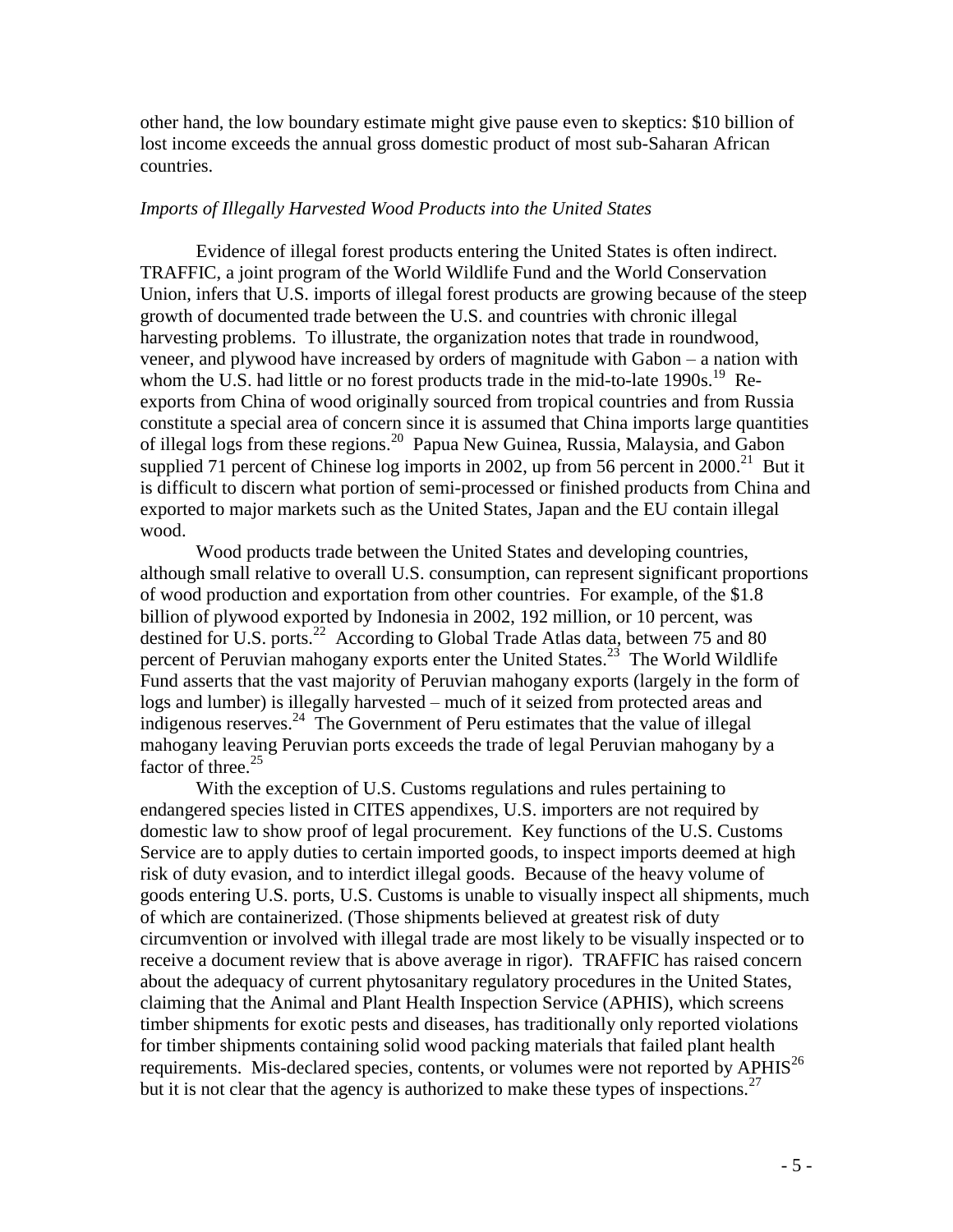### *Appraising the Extant Literature*

The evidence for illegal forestry activities reveals unlawful practices that are widespread and that occur frequently. But because many forest-related illegal acts are covert and easily circumvented by private and/or public sector agents, aggregate statistics lack precision, and inferences about the scope of illegal activities often rely on proxy measures. A number of experts on illegal logging, including advocates of strong responses to illegal logging, readily admit that high quality regional and global-scale data are lacking.<sup>28,29</sup> Incomplete information is a perennial problem; TRAFFIC, for example, asserts<sup>30 "</sup>... the amount of timber leaving the forest, mill or port in violation of national or international regulations is often estimated or extrapolated from unsubstantiated information."<sup>31</sup>

The International Tropical Timber Organization combats the problem of incomplete information on flows of illegal logs by relying on indirect measures of illegal logging, namely by comparing trade statistics submitted by trade partners. ITTO admits "…problems with statistical reporting together with legitimate reasons for discrepancies between trading partners' reports may reduce the utility of such analyses for identifying potentially illegal trade flows."<sup>32</sup> Discrepancies in trade data may be due to reasons other than criminal intent or corruption, including differences in reporting periods. Relevant officials' lack of expertise, their use of improper conversion factors, and simple typographical errors (such as adding or omitting ",000") may lead to data reporting failures. But gaps and inconsistencies may themselves signal illegal acts, such as smuggling, deliberate under-reporting, non-reporting, low declared values to avoid taxes, $33$  or factual inconsistencies (e.g., mis-declared species) on bills of lading or noncompliance with phytosanitary or CITES-related rules and procedures.<sup>34</sup> Imperfections in comparative trade statistics aside, ITTO is persuaded that its research results point to illegal forest-related activities and/or undocumented trade, particularly when indicative trends are pronounced and are sustained over many reporting periods. ITTO asserts,

…ITTO has found that trade flow statistics, when analyzed over a period of several years and trading partners, can be useful indicators of illegal or otherwise undocumented trade. Specifically, when discrepancies are consistent in direction across a range of trading partners and/or across a range of years for one or more trading partners, this can provide strong indication of the need for further investigation.<sup>35</sup>

### **Policy Action Despite Imprecise Data**

Like ITTO, the World Bank contends that existing confirmed and inferential reports and data on illegal harvesting and trade point to serious problems. In 1999, the Bank proclaimed,

Countries with tropical moist forest have continued to log on a massive scale, often illegally and unsustainably. In many countries, illegal logging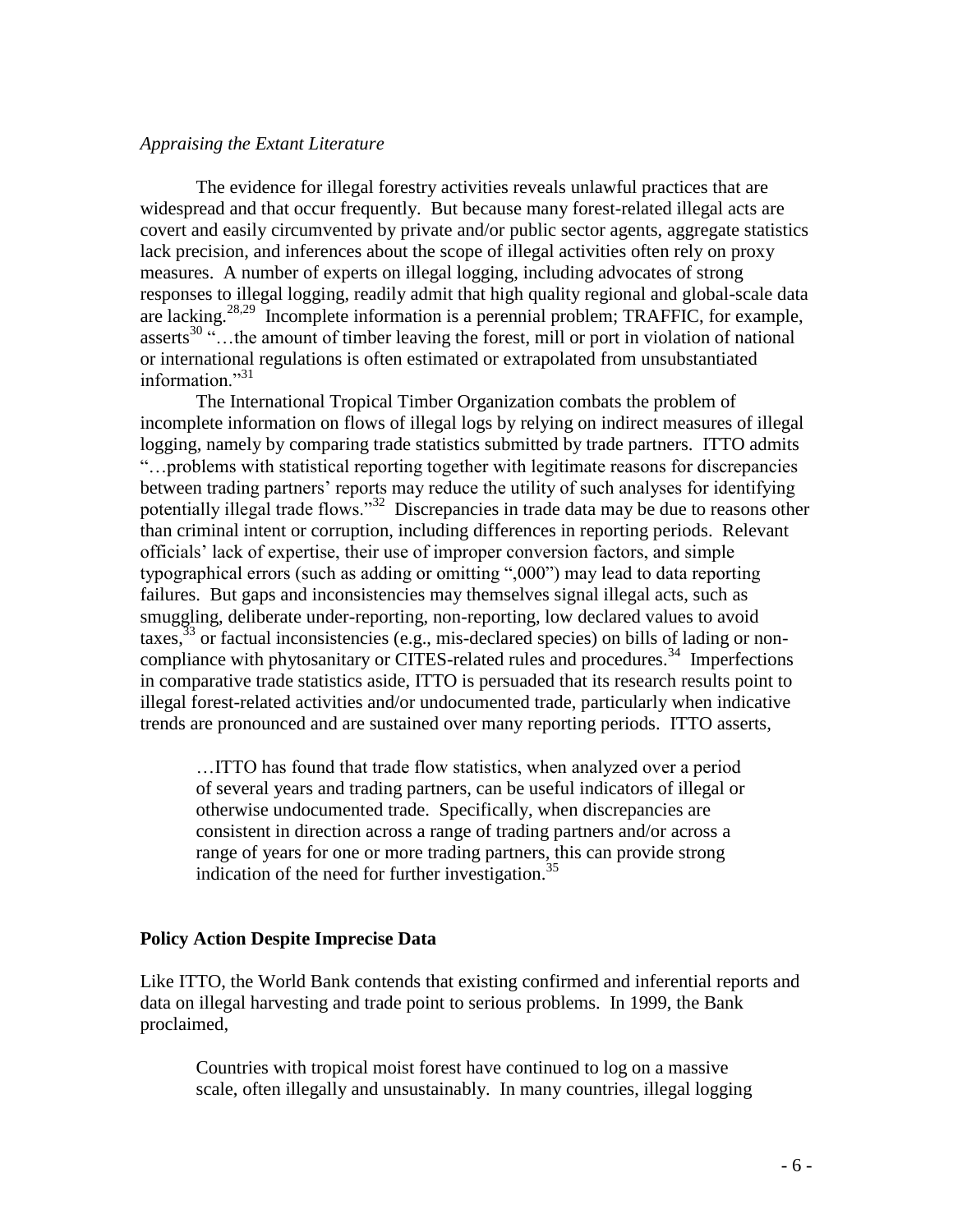is similar in size to legal production. In others, it exceeds legal logging by a substantial margin....<sup>36</sup>

With its new Forest Strategy and Operational Policy, the World Bank is re-engaging in forestry-related lending in tropical countries. The Bank asserts that its previous strategy, which banned lending for commercial logging in the tropics, was ineffective in promoting "good governance" in the forestry sector.<sup>37</sup>

It is not only international financial institutions like the World Bank that are forging ahead with new policies and programs to promote forest law enforcement and governance. Both consumer and producer countries, the latter including countries with self-acknowledged illegal logging and trade problems, are taking action.

To illustrate, the Malaysian Government has announced a total ban on the importation of logs from Indonesia.<sup>38</sup> Malaysia's action was taken to allay fears that its wood supply originates from illegally harvested timber and to protect the integrity of its national timber certification scheme. The government declared that the importation of logs and timber products from other countries would not be affected.

Malaysia's initiative was partly enabled by its 2002 MOU with the Government of Indonesia to curb the flow of illegal logs from Indonesia. A similar MOU was recently signed by Indonesia and China.<sup>39</sup> Hopefully, these bilateral efforts will prove effective. For the purposes of this paper, the key point is that Indonesia, Malaysia, and China have formally acknowledged that illegal exports of logs from Indonesia are problematic and that the problem must be addressed.

It is especially significant that China admits to the importation of illegally harvested wood from Indonesia, for China is Asia's largest producer of veneer products and the world's third largest producer of tropical plywood.<sup>40</sup> Indeed, according to the ITTO, both China and Indonesia have high levels of "unofficial" industrial production;<sup>41</sup> hence, undocumented wood products exports from these countries are relatively high, and it is not unreasonable to associate some, if not most, of the unreported industrial production with illegally harvested wood or otherwise unlawful forestry activities. Moreover, Indonesia's admission of its large flows of illegally harvested wood tends to refute importers' claims that Indonesian logs emanate from legal sources or that processed wood products exported from major consumers of Indonesian wood (e.g., China) are composed of legally-sourced roundwood or lumber.

#### *Policy Action in the United States*

Commitments to legal trade in wood products in the United States have been made by both public and private organizations in that country. The President's Initiative against Illegal Logging is one obvious pledge to promote legal harvesting and trade of wood products internationally as well as domestically. The initiative adopts several approaches to combat illegal logging, including addressing legal/institutional barriers to the rule of law and on-the-ground law enforcement; harnessing technology to detect and monitor illegal logging; encouraging good business practices, transparent markets, and legal trade; and fostering enabling conditions and incentives for local communities to reduce illegal logging and conserve forests and wildlife. Another U.S. effort to promote legal trade of wood products is the commitment to full implementation of international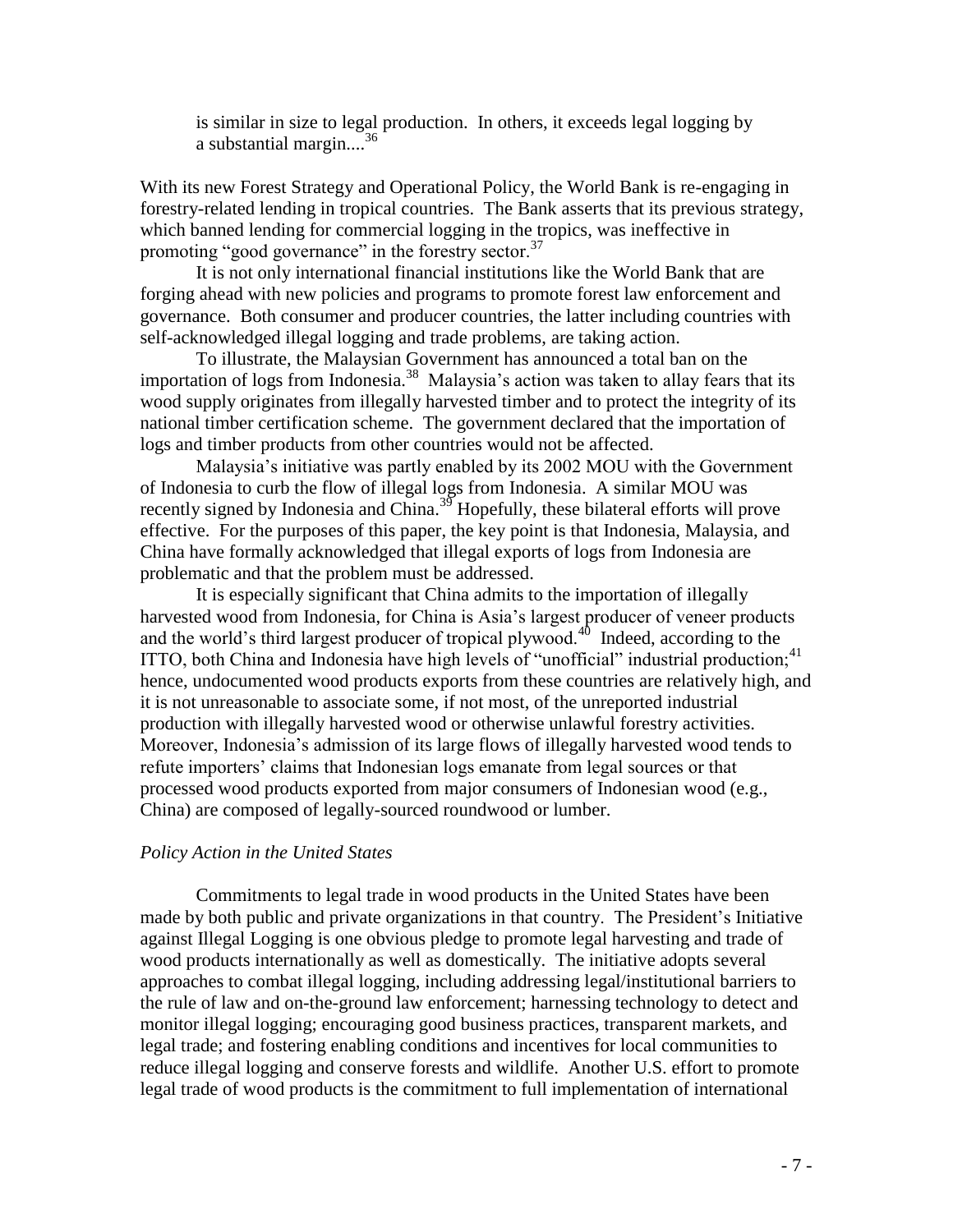obligations related to trade of threatened and endangered species, such as the CITES Appendix II listing of bigleaf mahogany (*Swietenia macrophylla* King).

The private forest industry in the United States has committed to combat illegal logging and associated trade in wood products.<sup>42</sup> Some wood buyers' associations and individual retailers address the problem indirectly by tracking the sources of wood used in wood products or by purchasing wood from certified forests. To illustrate, America's largest wood retailer, Home Depot, claims that it knows the wood source of 8,900 different products "...down to the blades on ceiling fans."<sup>43</sup> However, in the Home Depot case, what remains uncertain is whether the "wood source" is the actual physical source of the wood (i.e., the forest lot from which it was taken) or the institutional source (i.e., supplier) of the wood. Verifying the institutional source is less exacting than guaranteeing the legality of the wood's physical source.

There are also promising public/private/NGO partnerships underway. One is the Sustainable Forest Products Global Alliance (SFPGA) administered by the United States Agency for International Development, World Wildlife Fund, and Metafore (formerly, the Certified Forest Products Council). Among other objectives, the SFPGA aims to reduce trade in illegally harvested wood by building networks of actors who produce or trade or consume responsibly harvested forest products. Network participants include communities, land managers and owners, and the forest products industry.<sup>44</sup>

### **Further Studies**

As experts on illegal logging and associated trade readily admit, there are gaps in data and documentation on illegal logging and associated trade. Most prominently, national harvest level statistics, trade statistics, and law enforcement data tend to lack precision. In some cases, questionable national statistics may actually emanate from record keepers' reliance on agents who are complicit in illegal forest activities and who provide sector-wide data. In the realm of remote sensing of illegal logging, satellite imagery proves most useful when it is combined with ground efforts. Remote sensing is less valuable as an evidence-gathering and enforcement tool in the absence of groundtruthing.

Targeted research efforts that fill these information gaps could help inform policy actions to combat illegal forest activities. Nevertheless, large producer and consumer countries are taking steps to combat illegal logging and trade of illegal wood, with or without precise data. Additional studies are necessary to the extent they refine policy actions. They are not prerequisites for policy intervention because the weight of anecdotal evidence suggests, and enough countries admit (including importers and exporters), that large-scale, destructive illegal logging and associated trade are pervasive problems and are economically and environmentally objectionable. With this important proviso in mind, this study identifies six research questions whose clarification would inform U.S. policy decisions on illegal logging and associated trade. The six topics are:

### 1. Effects of Illegal Logging on Markets

Analyze to what extent illegal logging depresses market prices regionally and globally for wood products, and the concomitant losses (i.e., revenues; market share) to U.S. wood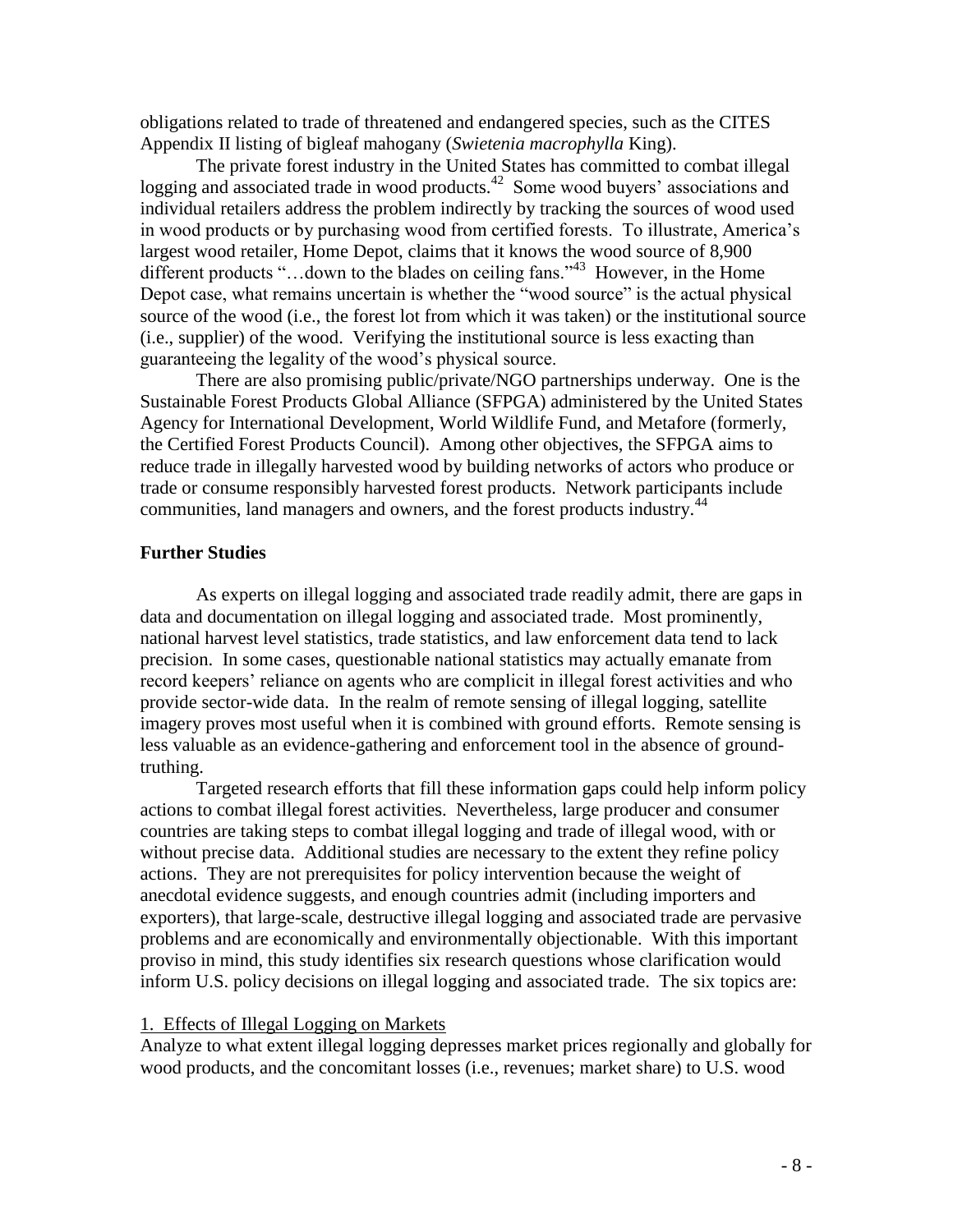products exporters (if any) as a result of competition from illegally harvested or illegally traded wood by other countries.

# 2. Advantages and Shortcomings of Current Policy Interventions

Evaluate existing efforts (whether in the U.S. or abroad) to interdict illegally harvested wood and/or prevent illegal harvesting so as to identify institutional gaps in such efforts and identify possible assistance strategies, e.g., SISPROF monitoring system in Brazil; and the USAID/Nature Conservancy effort to combat illegal logging in Indonesia. A targeted study might examine whether and to what extent certification schemes provide an effective tool for promoting legal logging and discouraging illegal logging.

# 3. Costs and Benefits of Timber Tracking

Conduct cost/benefit analyses of potential stump-to-market timber tracking procedures. Focus on identifying timber-tracking options that are neither disruptive to trade nor that create significant cost burdens on law-abiding market actors.

# 4. Laundering of Illegal Wood Products

Clarify how otherwise illegally harvested wood is "sanitized," so as to appear legal once it enters the United States.

# 5. Indonesian Memoranda of Understanding as Models for Action

Analyze the costs and benefits of Indonesian MOUs with China, Malaysia, Japan, and the UK. Will activities under these MOUs likely prove effective and at what cost and to whom? Are these MOUs promising models for U.S. cooperation with major producer states? What are the prospective costs and benefits for the U.S. to implement such models?

# 6. Effects of Decentralization on Incentives for Illegal Forest Activities

Examine to what extent decentralization of authorities for forest management affect incentives for illegal logging and other illegal forest activities. It has been proposed that decentralization movements in countries such as Indonesia and Peru may be shifting rentseeking opportunities from central governmental to more disparate and localized sets of actors, with implications for regulatory, monitoring, and interdiction policies and procedures. A prospective study would need to determine whether absolute levels of rent-seeking would likely increase in contexts where forest management authorities are devolving to provincial and local levels and/or whether the distribution of lawful rents reflect reasonable expectations among economic agents.<sup>45</sup>

# **Conclusion**

The disparate pieces of evidence of illegal logging and associated trade indicate that these problems are at once widespread and commonplace. Especially compelling are: a) credible reports on confirmed instances of illegal harvesting; and b) detailed analyses of pathways whereby illegal wood products enter into international commerce. However, there are data gaps at higher institutional levels, such as incomplete information on the percentage of wood exports comprised by illegal products for given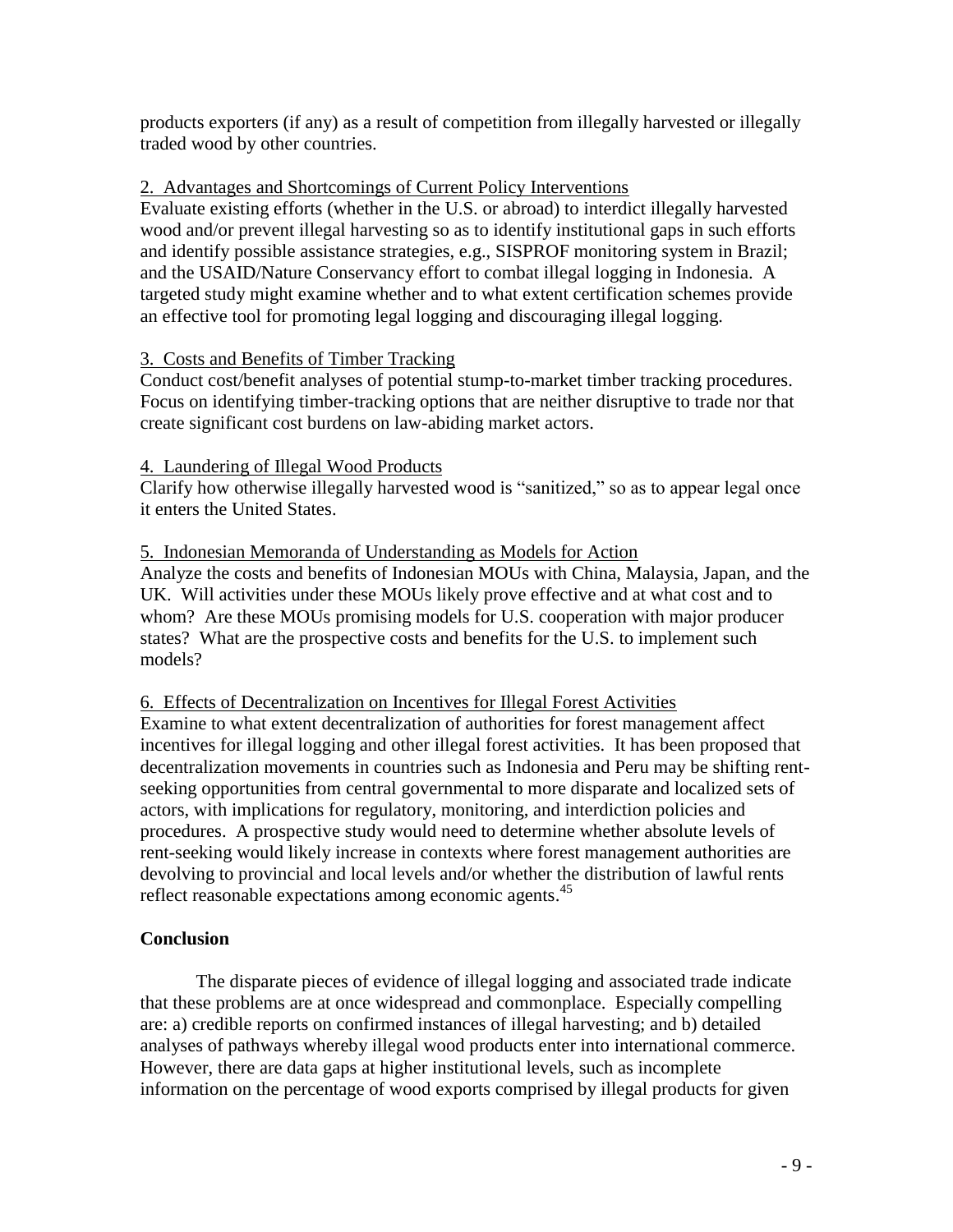countries and the extent to which gaps in import/export data between trade partners reflect illegal logging and associated trade. Other uncertainties include verifying the legality of wood material in downstream products such as furniture, and the financial impact of these products on legal manufacturing and trade.

Incomplete information on illegal forest activities has not discouraged governments and other actors from taking steps to combat illegal activities. Not only are industrialized countries moving forward with initiatives, such as the Group of Eight's 1998 Action Programme on Forests and the European Union's Action Plan on Forest Law Enforcement, Governance and Trade, but as described above, major *exporters* of illegal wood products are also responding to pressures to clamp down on such trade.

President Bush's call for an initiative against illegal logging evinces the U.S. government's own commitment to act. A survey of the existing literature on the prevalence and pathways of illegal logging and associated trade reaffirms the President's call for action. While it is currently impractical to divine the precise scope and magnitude of such activities, documentation of systematic (as opposed to singular) acts of forest-related crime, and the widespread negative impacts on the environment, on economic development, and on the rule of law are clear and compelling.

This study identifies six important areas where further information could inform policy interventions and promote policy dialogue with different stakeholders. To illustrate, an analysis of the efficacy of Indonesia's various MOUs to stanch illegal logging and associated trade would identify the potential advantages and shortcomings of these arrangements generally, and highlight their promises and pitfalls as models for U.S. action, specifically. Similarly, a study confirming that trade of illegal wood products depresses wood prices and competes with U.S. exports of legal wood products would prove instructive to the U.S. Government and U.S.-based timber industry alike, perhaps going so far as to inform USG actions taken in bilateral or multilateral trade regimes.

These studies, were they to be performed, would facilitate and shape policy decisions rather than form prerequisites to policy action. They are worthy applied research activities that could at once sharpen policy and programmatic actions, and help ensure desired outcomes.

### **Acknowledgement**

Helpful comments on earlier drafts of this paper were provided by Peter Thomas, Sarah Smiley, Art Blundell, David Brooks, Jan McAlpine, Michael Hicks, Tom Wescot, Kameran Onley, Alex Moad, Jerilyn Levi, and Anne Melle.

 $\overline{a}$ 

<sup>&</sup>lt;sup>1</sup> Contreras-Hermosilla, 2003: 10

<sup>&</sup>lt;sup>2</sup> FAO, 2001: 89

<sup>3</sup> FAO, 2001: 90

 $4$  FAO, 2001: 6, 9

<sup>5</sup> Contreras-Hermosilla, 2000: 17

<sup>6</sup> e.g., Contreras-Hermosilla, 2003

 $7$  e.g., Brack et al. 2002

<sup>8</sup> Contreras-Hermosilla, 2003

<sup>&</sup>lt;sup>9</sup> e.g., EBRD, 1997

 $10^{\circ}$  e.g., World Resources Institute, 2000

 $11$  Global Witness, 2002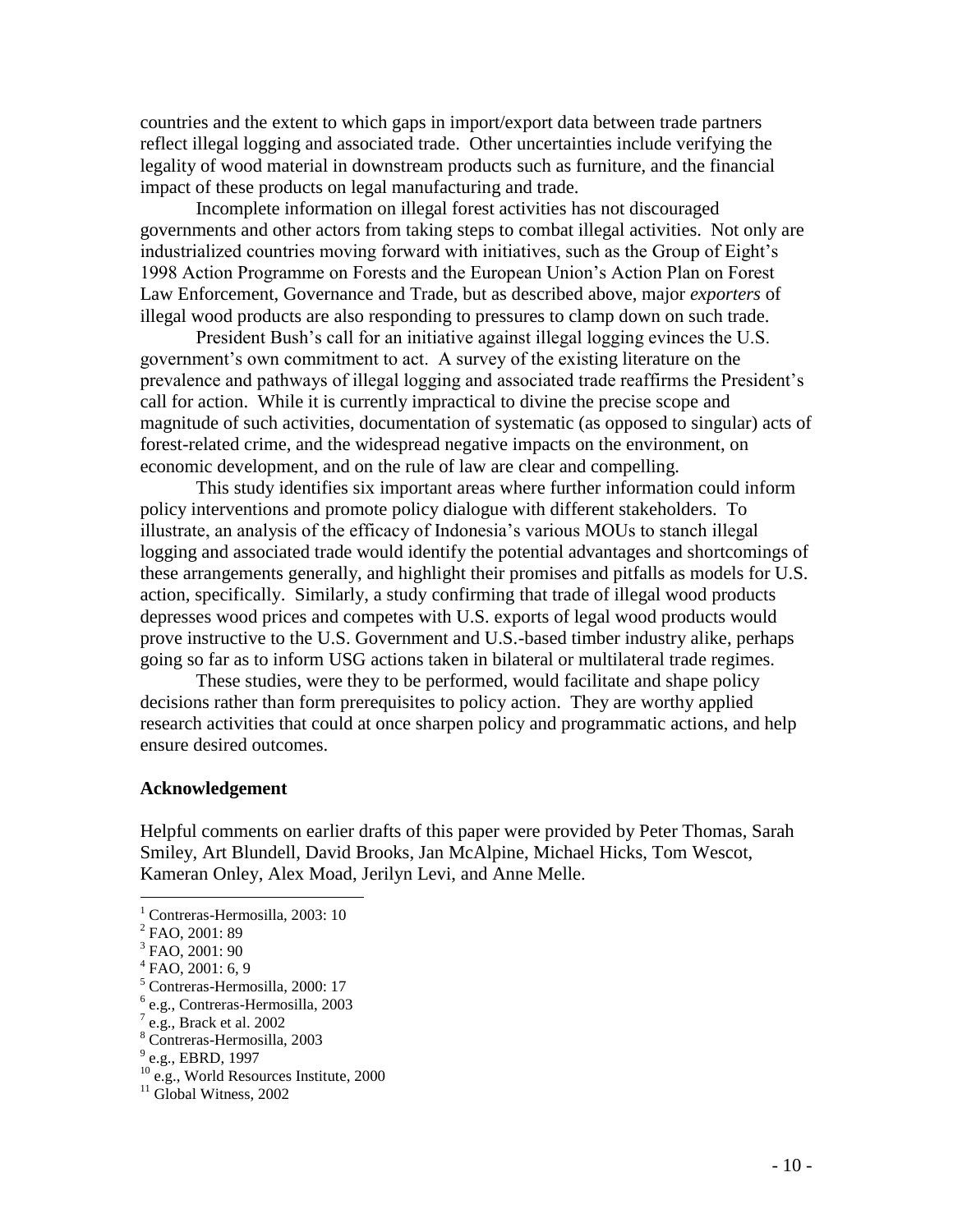$12$  e.g., Barnett, 1992

 $\overline{a}$ 

<sup>13</sup> e.g., Freezailah and Chandrasekharan, 2002

<sup>15</sup> TRAFFIC, 2003: 4

<sup>16</sup> EIA/Telepak, 2003

<sup>17</sup> CATIE, 2001: 4

<sup>18</sup> World Bank, 2002: 1

<sup>19</sup> TRAFFIC, 2003: 4

 $20$  Newsweek, 2003.

<sup>21</sup> Global Trade Information Service, 2003

<sup>22</sup> Global Trade Information Service, 2003

<sup>23</sup> Global Trade Information Service, 2003

<sup>24</sup> Edgar Maravi, WWF-Peru, Presentation at WWF Headquarters, Washington, D.C. January 23, 2003

 $25$  US Embassy/Lima, 2003

<sup>26</sup> TRAFFIC, 2003: 6-7

<sup>27</sup> APHIS's procedural manual does call for the agency to "identify specifically what is in (a) shipment" as part of the process of "determining the makeup of the shipment." However, that portion of the inspection process involves scanning manifests, phytosanitary certificates, waybills, invoices, and other accompanying paperwork, but does not necessarily call for physical inspections of cargo and shipments. If special procedures for sampling or inspection are not called for, only two percent of shipments are inspected, and the inspection focuses on pest identification rather than on cargo content and volume (APHIS, 2003).

<sup>28</sup> see e.g., ITTO, 2002

<sup>29</sup> Brack et al. 2001: 12

<sup>30</sup> TRAFFIC, 2003: 2

 $31$  On the other hand, it is not unreasonable to rely on proxy measures to determine the volume of illegal logging, since public agencies already use indirect measures to gauge *legal* timber harvests. For example, in the United States, data on downstream production of wood are valuable for extrapolating upstream timber harvest levels.

<sup>32</sup> Johnson, 2002

<sup>33</sup> ITTO, 2001: 31

<sup>34</sup> TRAFFIC, 2003: 6

<sup>35</sup> Johnson, 2002

<sup>36</sup> World Bank, 1999: xii

<sup>37</sup> World Bank, 2002: 2

 $38$  Based on data from importing countries, Indonesia's log exports totaled over \$26 million between January and March 2002, of which \$10 million was exported to Malaysia (Global Trade Information Service, 2003.

 $39$  At the 2002 World Summit on Sustainable Development, Indonesia also announced a joint Indonesia-Japan partnership to, inter alia, combat illegal logging in Indonesia ("Earth Summit Indonesia, Japan Launch Program against Haze, Illegal Logging," *AFX Australia*, News, 29 August 2002. In 2001, Indonesia and the UK also signed an MOU to curb illegal harvesting in Indonesia and stop flows of illegal wood products into the UK. According to Indonesian government sources, around 60 million cubic meters of illegal logs are cut annually in Indonesia at a cost to the government of USD 3.0 billion in lost tax revenues (ITTO, 2003: 3).

<sup>40</sup> ITTO, 2001: 8-9

<sup>41</sup> ITTO, 2001: 5

<sup>42</sup> AF&PA 2002

<sup>43</sup> Morse, 2003

<sup>44</sup> USAID, 2003.

<sup>45</sup> Conceivably, a study that finds that decentralization leads to increased rent-seeking might inspire some to demand comparable analyses of U.S. forest management. After all, authorities for U.S. forest management are highly decentralized. However, these demands could be deflected if the study reveals that the important determinant of rent-seeking is the *process of shifting* from centralization to decentralization and not the *degree* of decentralization. By and large, the former situation does not apply to the U.S. context because forest management functions in the U.S. are *already* decentralized.

<sup>14</sup> Ariz. J. Int'l & Comp. Law, 2002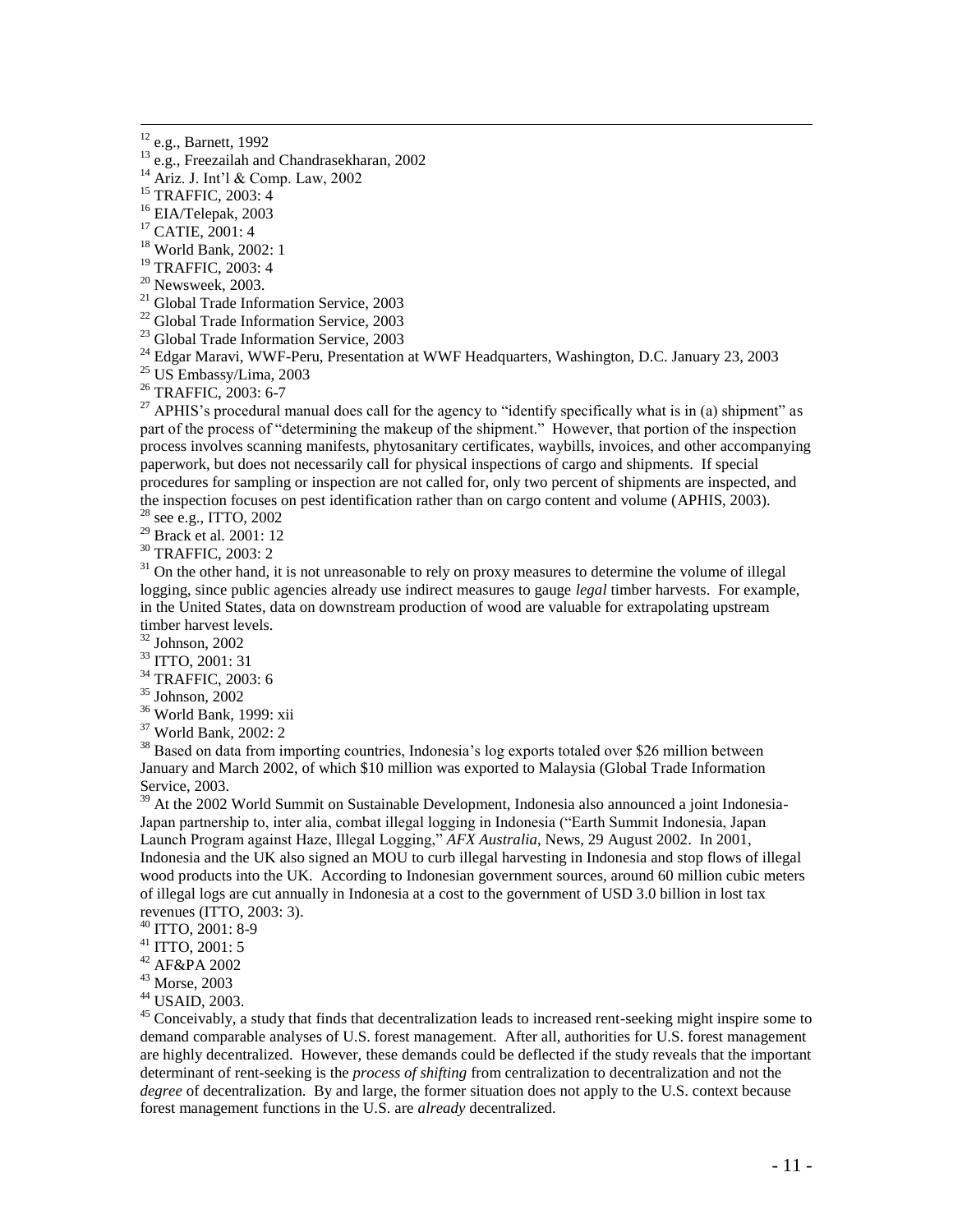# **Works Cited**

AFX Australia, 2002. Earth Summit Indonesia, Japan Launch Program against Haze, Illegal Logging," *AFX Australia*, News, 29 August 2002.

AF&PA, 2003. *Position Statement on Illegal Logging*. Washington, D.C.: AF&PA. Available at: http://www.afandpa.org/Content/ContentGroups/Forestry1/Sustainable\_Forest\_Policy/ Illegal\_Logging/Position\_Statement\_on\_Illegal\_Logging.htm

- APHIS, 2003. Phytosanitary Issues Management. Washington, D.C.: USDA Animal and Plant Health Inspection Service. Available at: http://www.aphis.usda.gov/ppq/pim
- Arizona Journal of International and Comparative Law, 2002. "Complaint of the Inter-American Commission on Human Rights, Submitted to the Inter-American Court of Human Rights in the Case of the Awas Tingni Mayagna (Sumo) Indigenous Community Against the Republic of Nicaragua," *AJICL* 19 (17).
- Barnett, T. 1992. Legal and Administrative Problems of Forestry in Papua New Guinea. In S. Henningham and RJ. May (eds.), *Resources, Development and Politics in the Pacific Islands*, Bathurst: Crawford House Press.
- Brack, Duncan, Gray, Kevin, and Gavin Hayman, 2002. *Controlling the International Trade in Illegally Logged Timber and Wood Products*. London: The Royal Institute of International Affairs.
- Bush, George, W. 2002. "Remarks by the President on Climate Change and Clean Air" February 14, 2002, Silver Spring, MD: National Oceanic and Atmospheric Administration.
- CATIE, 2001. *Illegal Logging in Costa Rica: An Analysis for Discussion*, San Jose, Costa Rica: Tropical Agricultural Research and Higher Education Center.
- Contreras-Hermosilla, Arnoldo, 2003. "Forest Law Enforcement: An Overview," World Bank Discussion Paper, Washington, D.C.: World Bank. Available at: http://www.worldbank.org/devforum/forum\_forestlaw.html.
- Contreras-Hermosilla, Arnoldo, 2000. "The Underlying Causes of Forest Decline," Occasional Paper No. 30. Bogor, Indonesia: Center for International Forestry Research.
- EBRD, 1997. *Transition Report*. London: EBRD.
- Environmental Investigation Agency/Telepak Indonesia, 2003. *Above the Law: Corruption, Collusion, Nepotism and the Fate of Indonesia's Forests*, Washington, D.C.: EIA US.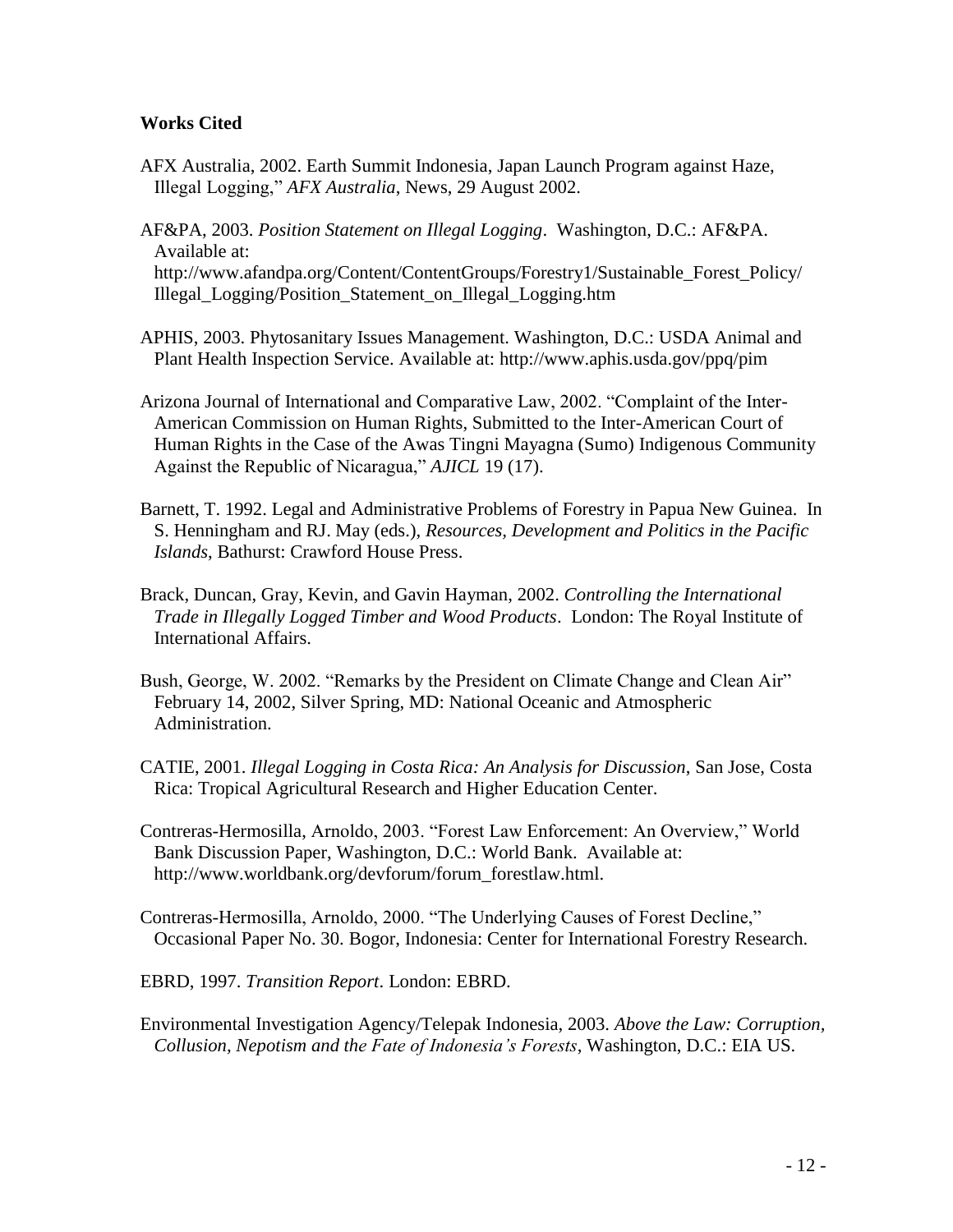- Environmental Investigation Agency/Telepak Indonesia, 1999. *The Final Cut: Illegal Logging in Indonesia's Orangutan Parks Penebangan Liar di Kawasan Perlindungan di Indonesia*, Washington, D.C.: EIA US.
- FAO, 2001. *Global Forest Resources Assessment 2000: Main Report*. Rome: FAO.
- Freezailah B. Che Yeom and Cherukat Chandrasekharan, 2002. "Achieving Sustainable Forest Management in Indonesia: An ITTO Mission to Indonesia Identified Corruption, Illegal Logging and Illegal Trade As Major Impediments to Sustainable Forest Management and Made Sweeping Recommendations for the Reform of the Indonesian Forestry Sector," *ITTO News letter* 12 (1).
- Global Trade Information Service, 2003. *Global Trade Atlas*. Columbia, South Carolina: GTIS, Inc.
- Global Witness, 2002. *Logging Off: How the Liberian Timber Industry Fuels Liberia's Humanitarian Disaster and Threatens Sierra Leone*. London: Global Witness Ltd.
- ITTO, 2003. *Tropical Timber Market Report*. Yokohama: International Tropical Timber Organization.
- ITTO, 2002. "Forest Crime: the Mist Clears," *ITTO Newsletter*, 12 (1).
- ITTO, 2001. *Annual Review and Assessment of the World Timber Situation 2001*. Yokohama: International Tropical Timber Organization.
- Johnson, Steven, 2002. "ITTO Tracks Timber Trade and Production Discrepancies and Is Embarking on a New Global Study of Them" *ITTO Newsletter* 12 (1).
- Morse, Dan, 2003. "Home Depot Reviews Timber Policy," *Wall Street Journal*, January 2: A13.
- Newsweek, 2003. "A Reckless Harvest," *Newsweek,* Vol. 121, No. 4 (January 27): 22.
- PIAL Interagency Group, 2002. "President's Initiative against Illegal Logging," draft document. Washington, D.C.
- TRAFFIC (TRAFFIC North America), 2003. "Wood Products Trade Information System (WPTIS): A Tool for Tracking Illegal Timber Production and Trade: a Proposal," Washington, D.C.: TRAFFIC North America.
- USAID, 2003. *USAID Signs Memorandum of Understanding to Form Sustainable Forestry Products Alliance*. Washington, D.C.: USAID. Available at: http://www.usaid.gov/press/releases/2003/pr030506.html.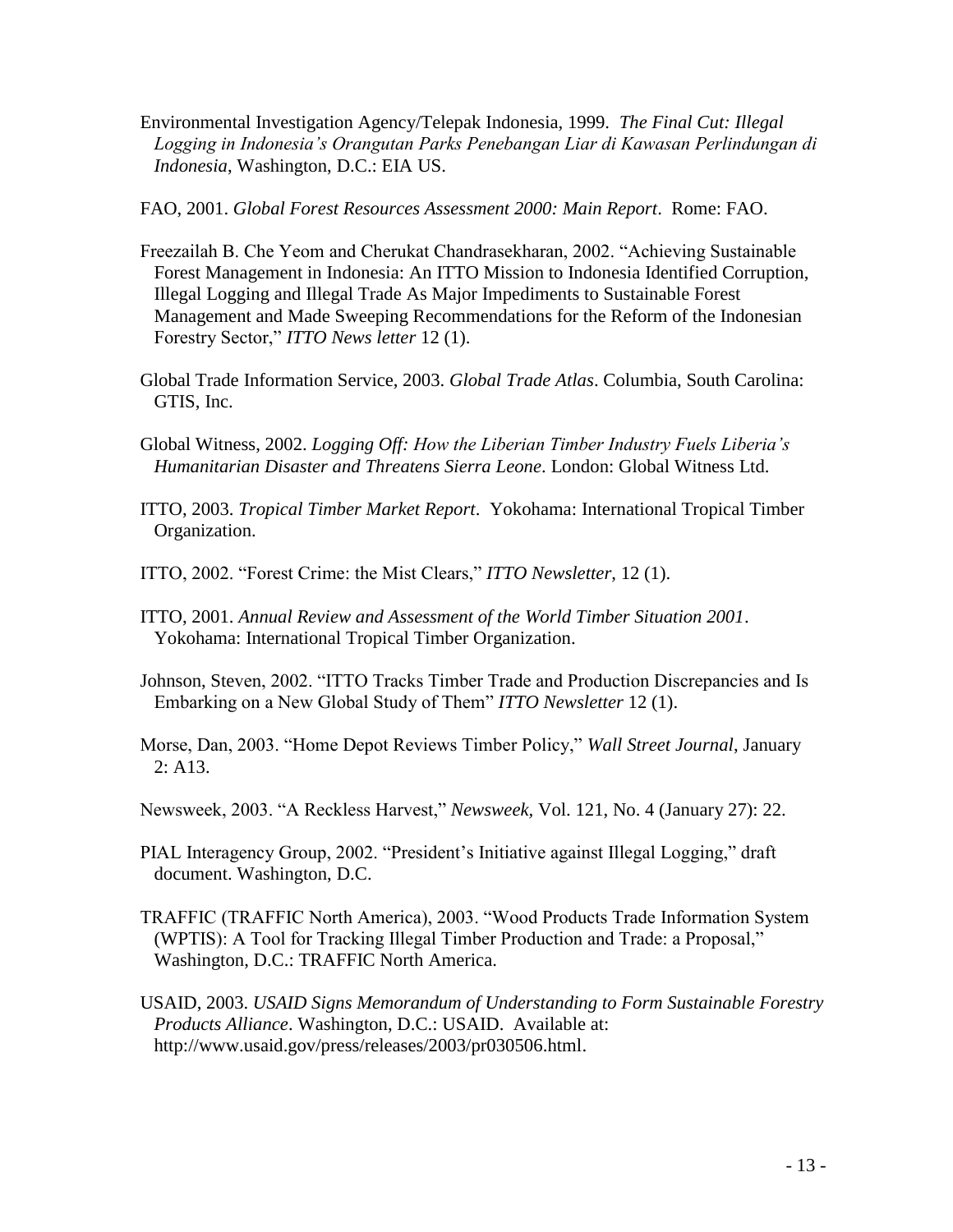- US Embassy/Lima, 2003. "Illegal Logging and Capacity Constraints Threaten Implementation of CITES Appendix II Mahogany Listing."
- World Bank, 2002. *A Revised Forest Strategy for the World Bank Group* (October 31). Washington, D.C.: World Bank.

World Bank, 1999. *Forest Sector Review*. Washington, D.C.: World Bank.

World Resources Institute, 2000. *An Overview of Logging in Cameroon*. Washington, D.C.: WRI Global Forest Watch.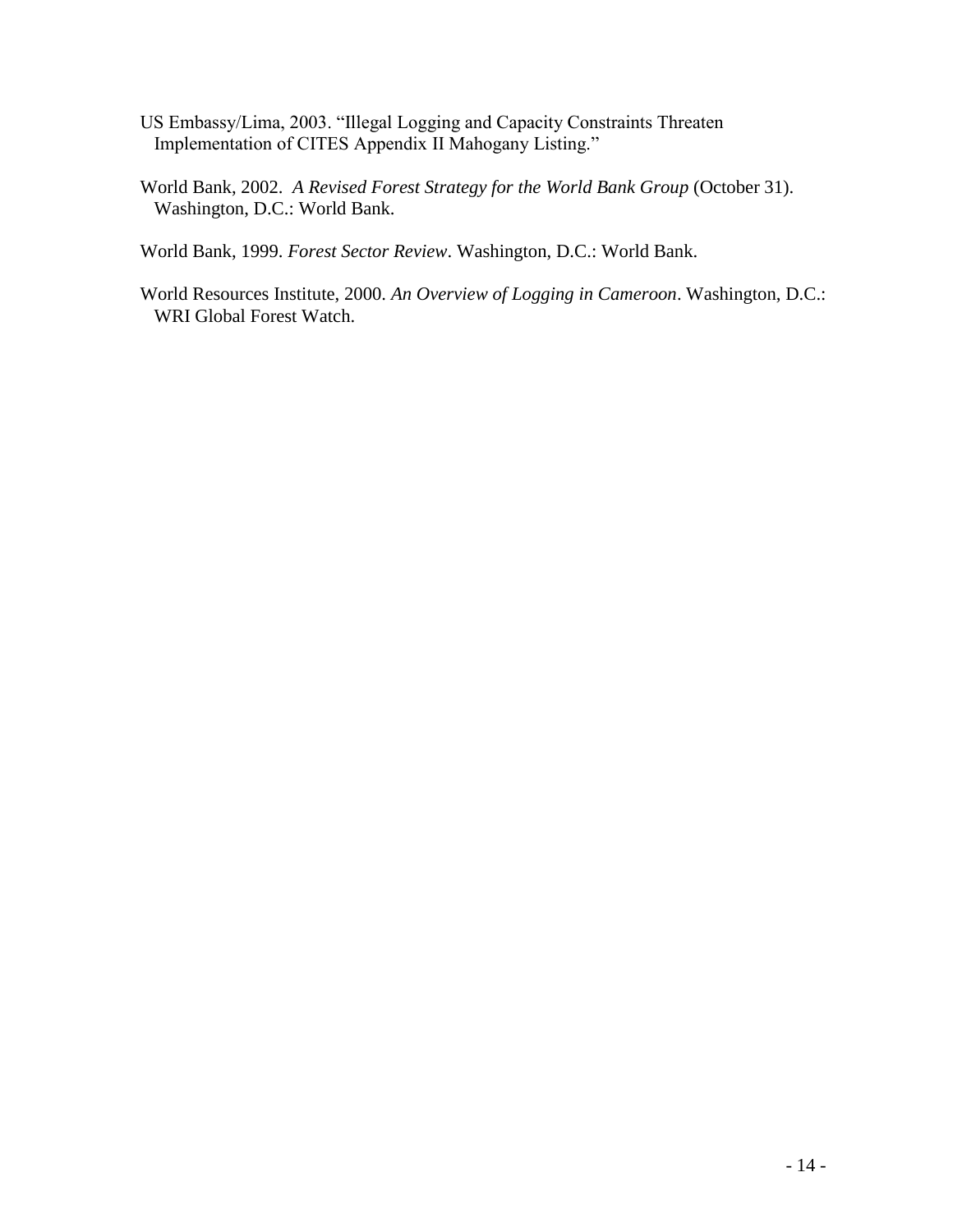## **Appendix I**

### *Examples of illegal practices in the forestry and forest industries sector*

# **Illegal occupation of forestlands**

- Invasion of public forested lands by either rural families, communities or private corporations to convert them to agriculture or cattle ranching
- Practice of slash and burn agriculture in invaded lands
- Induce landless peasants to illegally occupy forested areas to force governments to grant land ownership rights to them and then buying these lands from peasants.

# **Illegal logging**

- Logging protected species
- Duplication of felling licenses
- Girdling or ring-barking, to kill trees so that they can be legally logged
- Contracting with local entrepreneurs to buy logs from protected areas
- Logging in protected areas
- Logging outside concession boundaries
- Logging in prohibited areas such as steep slopes, riverbanks and water catchments
- Removing under/oversized trees from public forests
- Extracting more timber than authorized
- Reporting high volumes extracted in forest concessions to mask the fact that part of the volume declared is extracted from non-authorized areas outside the concession boundaries
- Logging without authorization
- Obtaining logging concessions through bribes

# **Woodlands arson**

Setting woodlands on fire to convert it to commercial uses

Illegal timber transport, trade and timber smuggling

- Transporting logs without authorization
- Transporting illegally harvested timber
- Smuggling timber
- Exporting and importing tree species banned under international law, such as CITES.
- Exporting and importing timber in contravention of national bans

# **Transfer pricing and other illegal accounting practices**

- Declaring lower values and volumes exported
- Declaring higher purchase prices above the prevailing market prices for inputs such as equipment or services from related companies
- Manipulating debt cash flows to transfer money to subsidiary or parent company, for example by inflating debt repayment to avoid taxes on profits
- Under-grading, under-valuing, under-measuring and misclassification of species exported or for the local market.

Source: Contreras-Hermosilla, 2003, p. 10.  $\frac{1}{2}$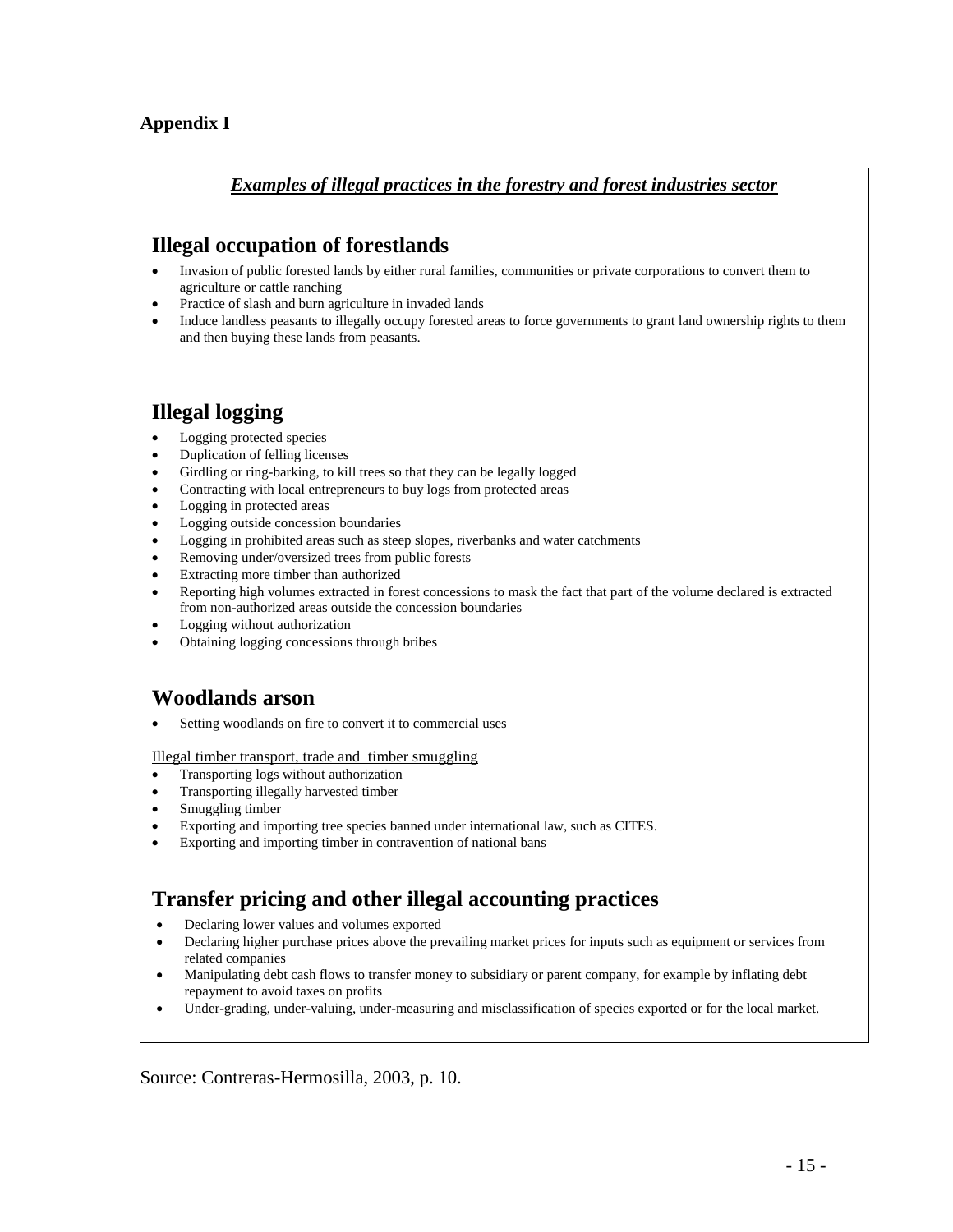# **Appendix II**

| <b>Region/Country</b>                              | <b>Assessment</b>                                                                                                                                                                                                                      | <b>Source</b>                                                                       |
|----------------------------------------------------|----------------------------------------------------------------------------------------------------------------------------------------------------------------------------------------------------------------------------------------|-------------------------------------------------------------------------------------|
|                                                    |                                                                                                                                                                                                                                        |                                                                                     |
| <b>ASIA</b>                                        |                                                                                                                                                                                                                                        |                                                                                     |
| Malaysia                                           | One third or more of forest exports were illegal in the early nineties.                                                                                                                                                                | Dudley et al, 1995                                                                  |
|                                                    | Forest products exports to Japan were undeclared by 40 percent in the early nineties                                                                                                                                                   | Environmental<br>Investigation Agency,<br>1996; Sizer, 1997.                        |
| Cambodia                                           | A recent survey revealed that households and enterprises perceive corruption in the country as<br>the leading problems for citizens and enterprises.                                                                                   | World Bank, 2000                                                                    |
|                                                    | Substantial problems with illegal exports through the Thai border.                                                                                                                                                                     | Callister, 1992                                                                     |
|                                                    | In 1997 a minimum of US\$ 184 million worth of timber was felled in Cambodia, much of it<br>received by corrupt officials                                                                                                              | Global Witness, 1998                                                                |
|                                                    | In 1997, 10 percent of logging was legal.                                                                                                                                                                                              | <b>World Rainforest</b><br>Movement and Forest<br>Monitor, 1998                     |
| Laos. Cambodia.<br>Thailand and the<br>Philippines | Almost all timber exports in the early nineties were illegal                                                                                                                                                                           | Dudley et al, 1995                                                                  |
| Cambodia and<br>Viertnam                           | Substantial illegal log trade between these two countries                                                                                                                                                                              | Global Witness, 1999                                                                |
| Indonesia                                          | 95 percent of exports were not legal in the early nineties.                                                                                                                                                                            | Dudley et al, 1995                                                                  |
|                                                    | Malaysian companies have been accused of logging illegally and smuggling logs to Malaysia                                                                                                                                              | <b>SKEPHI, 1993</b>                                                                 |
|                                                    | Illegal logging supplies 52 percent of logs. In the mid 1990s, 84 percent of timber concession<br>holders failed to obey the law.                                                                                                      | Environmental<br>Investigation Agency,<br>2000; Scotland, 2000                      |
|                                                    | Losses due to illegal logging estimated to be \$3.5 per year in the mid nineties                                                                                                                                                       | World Commission on<br><b>Forests and Sustainable</b><br>Development, 1999          |
|                                                    | 84 percent of timber concessionaires do not follow the law. Illegal logging is taking place in<br>national parks                                                                                                                       | Environmental<br>Investigation Agency,<br>2000; World Resources<br>Institute, 2000a |
|                                                    | As much as 40 percent of the pulp and paper wood supplies come from undocumented sources                                                                                                                                               | Barr, 2000                                                                          |
| Myanmar                                            | In 1995, some 276,000 cubic meters valued at \$86 million or almost half of the country's forest<br>exports were undeclared.                                                                                                           | World Resources Institute,<br>1998                                                  |
| Papua New Guinea                                   | Foreign companies bribed politicians and leaders and illegally logged and exported timber.<br>They transferred funds abroad illegally                                                                                                  | Marshall, 1990, quoting<br>the Barnett Report.                                      |
|                                                    | Senior officials awarded logging rights in exchange of bribes.                                                                                                                                                                         | Sizer and Plouvier, 2000                                                            |
|                                                    | Fraudulent activities in the forestry sector led to an estimated losses in national income<br>equivalent to the annual aid the country receives from Australia: more than 300 million<br>Australian dollars in 1998, or \$180 million. | Glastra, 1999                                                                       |
|                                                    | In 1994 Forest Minister Tim Neville estimated that \$1 million a day were being lost to illegal<br>practices                                                                                                                           | <b>World Rainforest</b><br>Movement and Forest<br>Monitor, 1998.                    |
|                                                    | Bribes were given by foreign corporations to local leaders and national ministers or members of<br>the parliament and at least to one secretary of the Department of Forests                                                           | Barnett, 1992; Filer, 1996                                                          |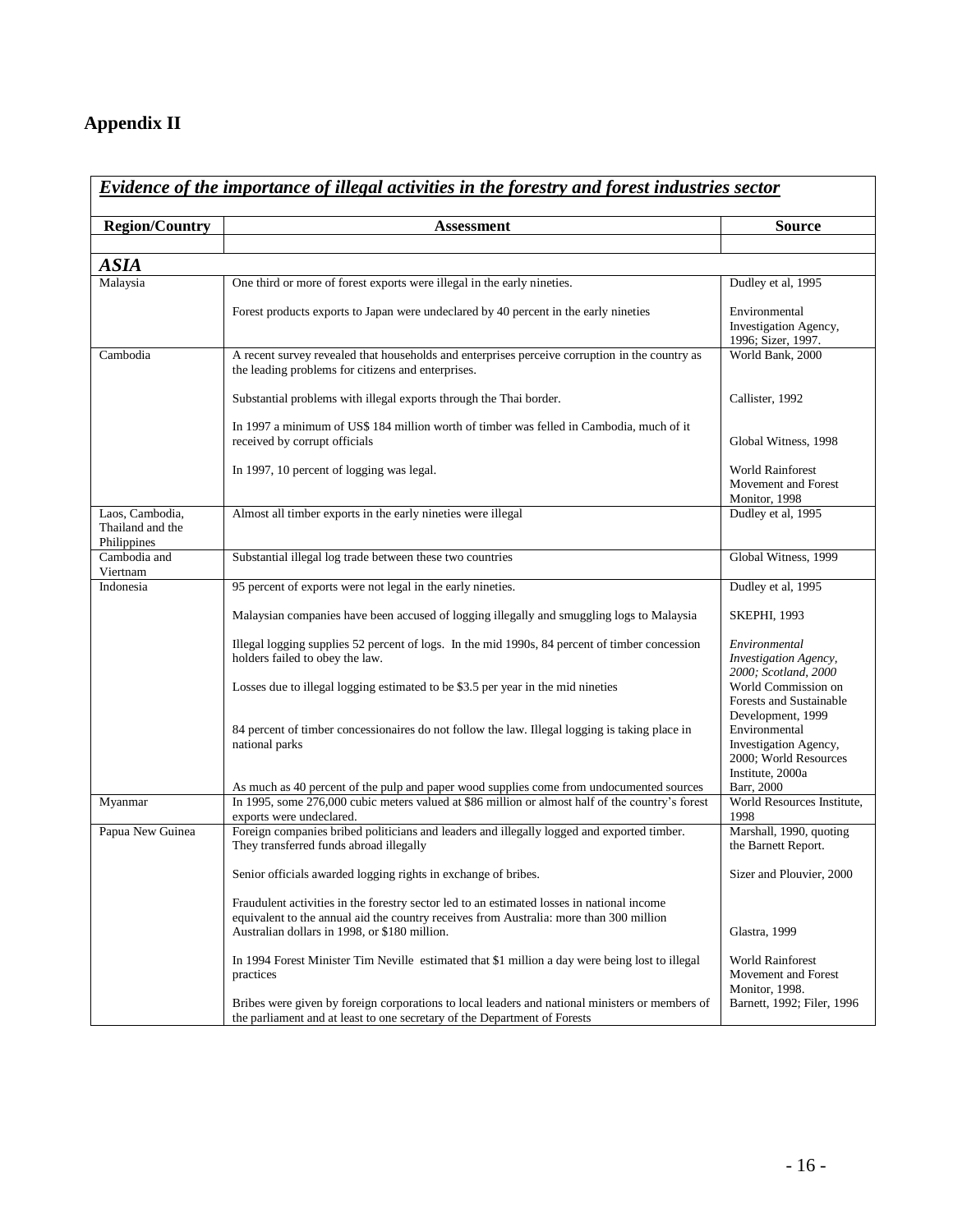| Philippines          | 16 million hectares of forest have shrunk to 70,000 today, mainly because of illegal logging.                                                                                                                                                                     | ENS, October 11, 1999.                                            |  |  |
|----------------------|-------------------------------------------------------------------------------------------------------------------------------------------------------------------------------------------------------------------------------------------------------------------|-------------------------------------------------------------------|--|--|
|                      | During the eighties the country lost \$1.8 billion a year because of illegal logging. This figure<br>was close to the country's GNP.                                                                                                                              | Environmental Investigation Agency,<br>1996                       |  |  |
|                      | A large ADB-financed Afforestation project was reported to be affected by widespread                                                                                                                                                                              | Bengwayan, 1999                                                   |  |  |
| Solomon Islands      | corruption with money being diverted to finance the agenda of local politicians<br>Several Malaysian companies have been involved in a number of corruption controversies                                                                                         | Sizer and Plouvier, 2000                                          |  |  |
|                      |                                                                                                                                                                                                                                                                   |                                                                   |  |  |
| LATIN AMERICA        |                                                                                                                                                                                                                                                                   |                                                                   |  |  |
| Bolivia              | Illegal deforestation is at least 4 times and it may be as high as 8 times legal deforestation                                                                                                                                                                    | Contreras-Hermosilla and Vargas<br>(2001)                         |  |  |
| <b>Brazil</b>        | A presidential commission found out that fully 71 percent of the management plans in<br>concessions did not comply with the law.                                                                                                                                  | FoEI, 1997                                                        |  |  |
|                      | As much as 90 percent of the timber was exported illegally in the early nineties                                                                                                                                                                                  | Dudley et al, 1995; Greenpeace, 1999                              |  |  |
|                      | 80 percent of logging in the Amazon is illegal                                                                                                                                                                                                                    | Viana, 1998                                                       |  |  |
| Chile                | Alerce is listed under Appendix 1 of the CITES, but illegal trade continues.                                                                                                                                                                                      | WWF undated                                                       |  |  |
| Colombia             | 42 percent of logging is illegal                                                                                                                                                                                                                                  | Plan Estratégico, 1996                                            |  |  |
| <b>NORTH AMERICA</b> |                                                                                                                                                                                                                                                                   |                                                                   |  |  |
| Canada               | 20 paper mills in Quebec illegally discharged toxic effluents in 1996                                                                                                                                                                                             | Ottawa House of Commons, 1998<br>World Resources Institute, 2000b |  |  |
|                      | Violations to logging laws have been detected in 55 percent of areas designated for                                                                                                                                                                               |                                                                   |  |  |
|                      | protection as areas of concern and riparian reserves                                                                                                                                                                                                              | Sierra Legal Defence Fund and                                     |  |  |
|                      |                                                                                                                                                                                                                                                                   | Wildlands League, 2000                                            |  |  |
|                      | The Algonquin Forestry Authority violated 35 percent of the areas of concern in the<br>Algonquin Park                                                                                                                                                             | Anderson and Werring, 2001                                        |  |  |
|                      | Since 1998, west coast logging companies have avoided paying as much as \$149 million by<br>"grade setting"                                                                                                                                                       |                                                                   |  |  |
|                      | <b>FORMER SOVIET UNION</b>                                                                                                                                                                                                                                        |                                                                   |  |  |
| Russia               | The deputy head of the Federal Forestry Service, Dmitry Odintsov recently complained                                                                                                                                                                              |                                                                   |  |  |
|                      | about the rise in illegal operations noting that there were "some timber procurement offices                                                                                                                                                                      |                                                                   |  |  |
|                      | controlled by organized criminal groups engaged in illegal timber exports". Poachers cut                                                                                                                                                                          |                                                                   |  |  |
|                      | down about 20 percent of the official harvest in Russia's far east.                                                                                                                                                                                               | Medetsky, 2000                                                    |  |  |
|                      | Corruption in the countries of the Commonwealth of Independent States including Russia is<br>higher than in any other region of the world. Public corruption and arbitrary government<br>behavior continue to be major impediments to private sector development. | EBRD, 1997; Solberg and Rykowski,<br>2000                         |  |  |
|                      | About 20 percent of timber logged in Russia violates the law.                                                                                                                                                                                                     | Greenpeace, 2000                                                  |  |  |
|                      | As much as 50 percent of logging in the Primorsky and Khabarovsk regions may be illegal                                                                                                                                                                           | Newell et al, 2000                                                |  |  |
|                      | There is a substantial export trade from Siberia to China                                                                                                                                                                                                         | Shulyakovskaya, N., 2000                                          |  |  |
| Georgia              | In 1998, the Parliament adopted a resolution forbidding commercial logging. However, this<br>directive is largely unenforced and illegal logging continues.                                                                                                       | ENS, May 8, 1999                                                  |  |  |
| <b>AFRICA</b>        |                                                                                                                                                                                                                                                                   |                                                                   |  |  |
| Tanzania             | As much as 500,000 ha of the country's forests are lost annually through illegal timber trade.                                                                                                                                                                    | Glastra, 1999                                                     |  |  |
|                      | Illegal exploitation occurs almost all over the country both in forest reserves and in                                                                                                                                                                            |                                                                   |  |  |
|                      | unreserved forest areas. Illegal trade in forest products is especially intense in border areas.                                                                                                                                                                  |                                                                   |  |  |
|                      | The Permanent Secretary in the Ministry of Natural Resources and Tourism admitted that                                                                                                                                                                            |                                                                   |  |  |
|                      | some of the forestry staff are guilty of engaging in illicit timber trade.                                                                                                                                                                                        | ENS, August 22, 1999                                              |  |  |
| Kenya                | In the nineties logging of native forests was prohibited but, because of the lack of                                                                                                                                                                              |                                                                   |  |  |
|                      | enforcement, native timber trade continued unabated.                                                                                                                                                                                                              | Marshall and Jenkins, 1994                                        |  |  |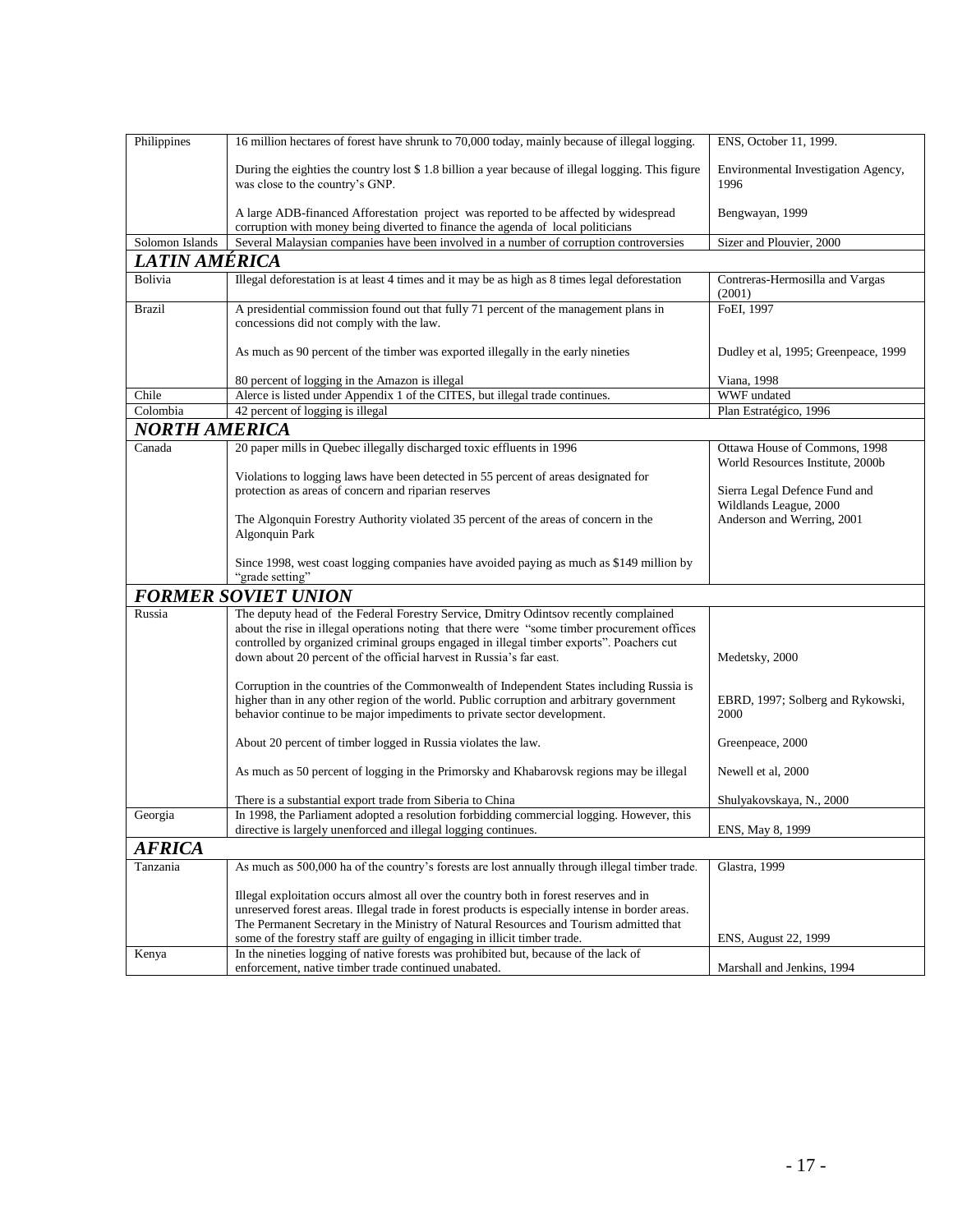| Cameroon | During 1997-1998, over half of the operating licenses failed to comply with the law. The risk<br>of being caught and punished for illegal operations is slight. During the period 1993-1994,<br>only 4 percent of the citations for illegal activities in the Central and East provinces were |                                               |
|----------|-----------------------------------------------------------------------------------------------------------------------------------------------------------------------------------------------------------------------------------------------------------------------------------------------|-----------------------------------------------|
|          | brought to trial. A review of 63 citations for illegal activities revealed that 20% of the<br>citations were dropped after the intervention of an influential person.                                                                                                                         | World Resources Institute, 2000               |
|          | In 1996 a Malaysian firm was reportedly illegally exporting some 30,000 cubic meters of                                                                                                                                                                                                       | Martin, 1996<br>Seymour and Dubash, 2000; The |
|          | logs.<br>Working in collusion with provincial governors, corporations have circumvented the law.                                                                                                                                                                                              | World Bank, 1999.<br>Eba'a-Atvi, 1998         |
|          | This has resulted in harvesting almost unlimited amounts of wood, despite legal restrictions.                                                                                                                                                                                                 | Glastra, 1999.                                |
|          | About one-third of logs harvested for the local market are illegal.                                                                                                                                                                                                                           |                                               |
|          | One third of the timber output of Cameroon-Est was undeclared in 1992-1993                                                                                                                                                                                                                    | Ekoko, 1997                                   |
|          | French politicians have intervened to persuade the government to weaken the law and favour<br>French companies                                                                                                                                                                                |                                               |
| Liberia  | In 1989, recorded log exports to Europe were \$80 million, but the value declared at ports of<br>entry was \$200 million.                                                                                                                                                                     | Sizer and Plouvier, 2000                      |
| Ghana    | Financial assistance granted as part of a Structural Adjustment Programme led to illegal<br>practices on a massive scale. Several (at least 11) companies receiving British aid were                                                                                                          |                                               |
|          | implicated in fraud. 15 other companies receiving loans from the World Bank, were<br>implicated in illegal acts.                                                                                                                                                                              | Dudley et al, 1995                            |
|          | As much as one third of the volume harvested in the mid nineties may have been illegal.                                                                                                                                                                                                       | FoEI, 1997                                    |
|          | The Technical Director of the Ministry of Lands and Forestry complained bitterly: "Much of<br>the felling was illegal and speculative, undertaken by unauthorized contractorsAll too                                                                                                          |                                               |
|          | often the logs went to waste, huge sums of revenue were being lost and the resource was<br>heading for oblivion with little gain"                                                                                                                                                             | Smith, 1996                                   |

Source: Contreras-Hermosilla, 2003, p. 32-35.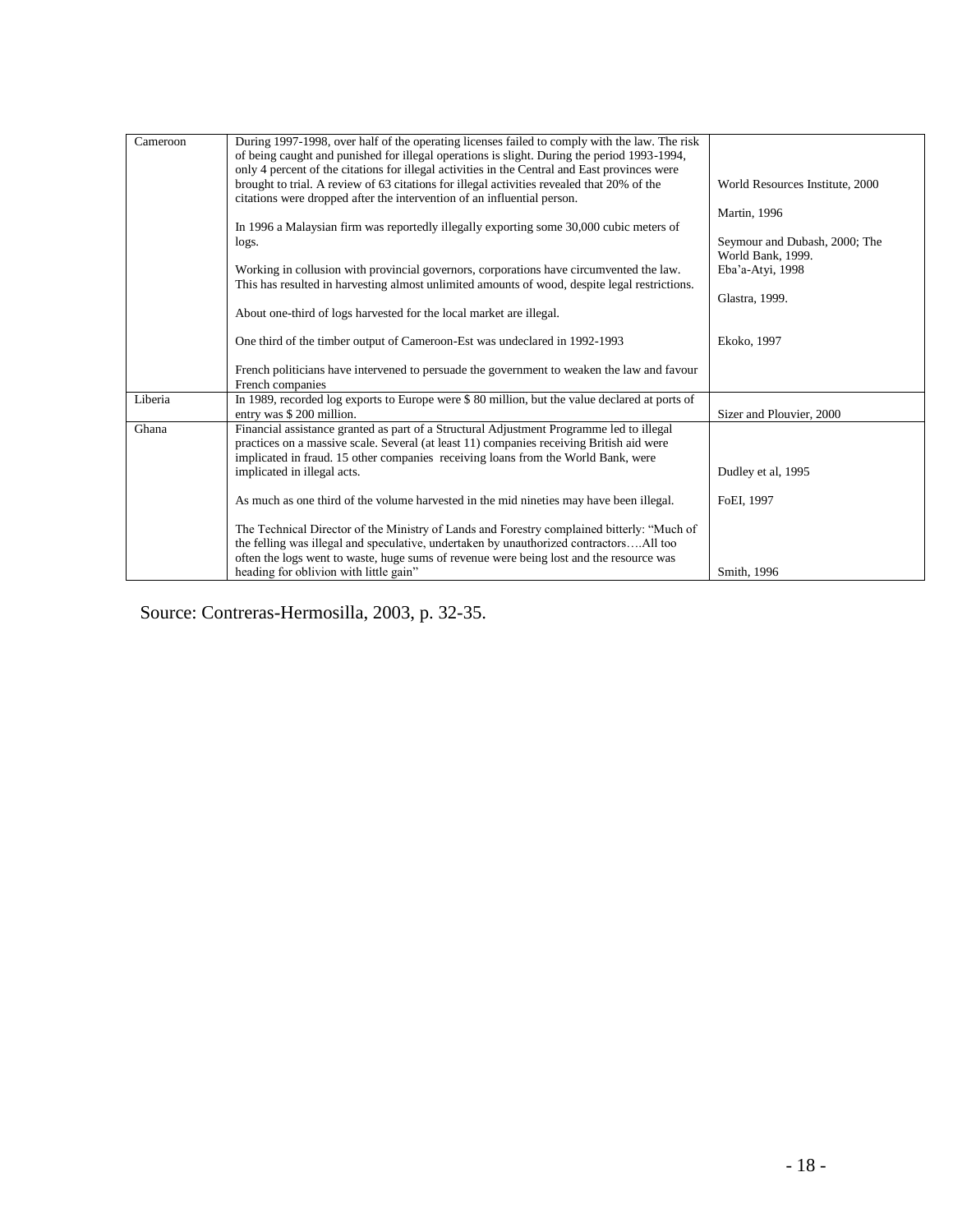## **Appendix III**

### *References from Contreras-Hermosilla, 2003*

- Acosta, R.T., E.S. Guiang. L.A. Paat and W.S. Pollisco, 2000. *The Control of Illegal Logging: The Philippine Experience.* Paper for the Seminar on Control of Illegal Logging in East Asia, Jakarta, Indonesia, August 28-29.
- Anderson, M and J. Werring, 2001. *Stumpage Sellout. How Forest Company Abuse of the Stumpage System is Costing B.C. Taxpayers Millions.* Sierra Legal Defence Fund, Vancouver, Canada.
- Bardhan, P. 1997. *Corruption and Development. A Review of the Issues.* Journal of Economic Literature Vol. XXXV, September.
- Barnett, T. 1992. *Legal and Administrative Problems of Forestry in Papua New Guinea.* In S. Henningham and R.J. May (editors) "Resources, Development and Politics in the Pacific Islands" Crawford House Press, Bathurst.
- Barr, C, 2000. *Profits on Paper: The Political Economy of Fiber, Finance and Debt in Indonesia's Pulp and Paper Industries*. CIFOR, Bogor, Indonesia.
- Bengwayan, M., 1999. *Illegal Logging Wipes Out Philippine Forests.* ENS, October 11
- Bouderbala, N. 2000. *La Corruption dans le Secteur Forestier en Afrique.* Report to FAO, Rome, Italy.
- Callister, D.. 1992. *Illegal Tropical Timber Trade: Asia Pacific. WWF, Gland, Switzerland*
- Contreras-Hermosilla, A, 1997. *The "Cut and Run" Course of Corruption in the Forestry Sector.* Journal of Forestry Vol. 95, No. 12.
- Contreras-Hermosilla, A. 1999. *Towards Sustainable Forest Management. An Examination of the Technical, Economic and Institutional Feasibility of Improving Management of the Global Forest Estate.* Working Paper FAO/FPIRS/01, FAO, Rome, Italy. http://www.fao.org/forestry/fon/fons/wbfpir/fpirswp1.pdf
- Contreras-Hermosilla, a. and M.T. Vargas. *Social, Environmental and Economic Impacts of Forest Policy Reforms in Bolivia. Forest Trends and CIFOR,forthcoming.*
- De'Ath, C., 1980. *The Throwaway People: Social Impact of the Gogol Timber Project, Madang Province* . Boroko: Institute of Applied Social and Economic Research (Monograph 13).
- Dudley, N., J.P. Jeanrenaud, and F. Sullivan, 1995. *Bad harvest? The Timber Trade and the Degradation of the World's Forests.* London, Earthscan.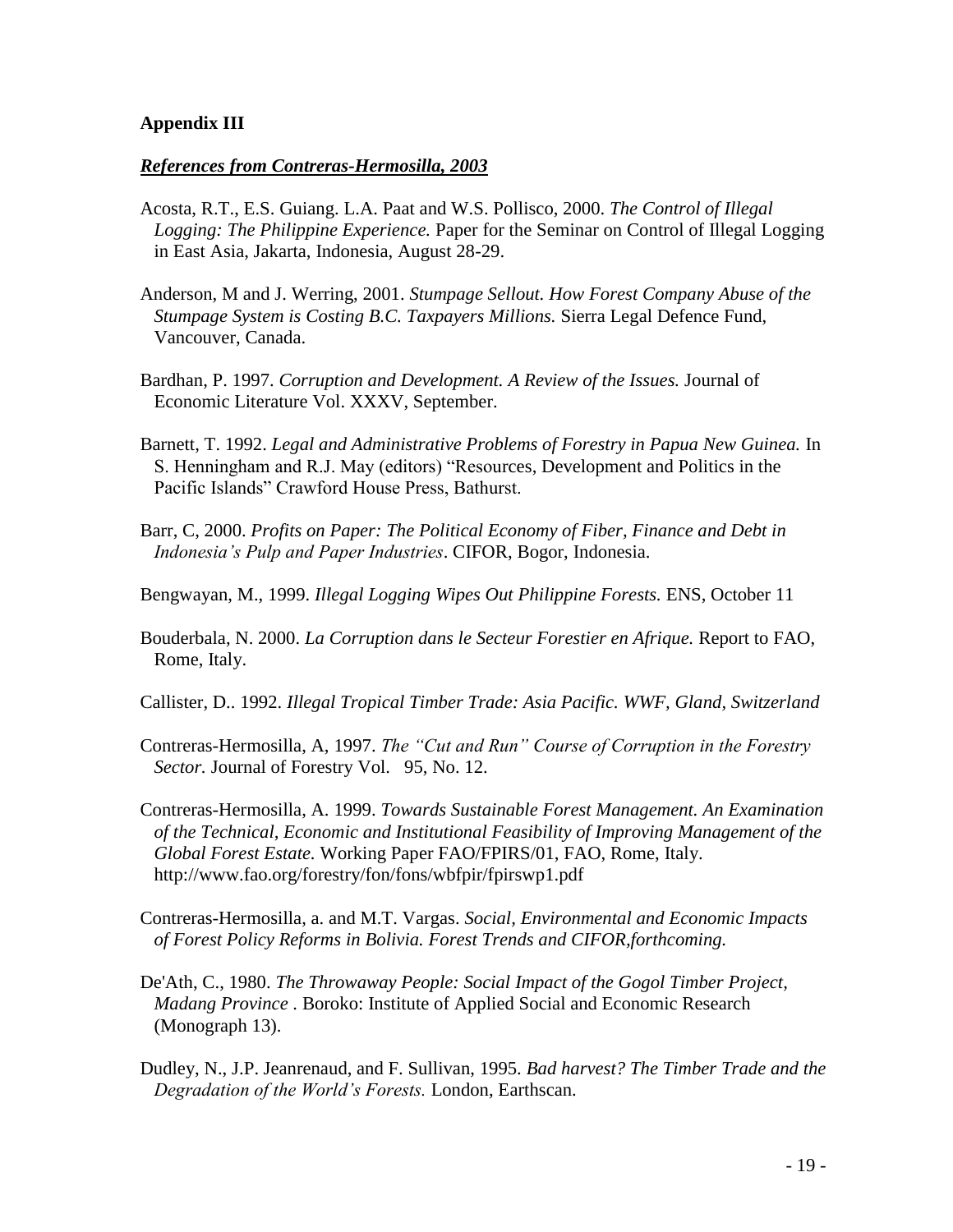- Eba'a Atyi, 1998. *Cameroon Logging Industry: Structure, Economic Importance and Effects of Devaluation.* Occasional Paper 14, CIFOR, Bogor, Indonesia.
- EBRD, 1997. *Transition Report.* European Bank for Reconstruction and Development, London, UK.
- Ekoko, F. 1997 *the Political Economy of the 1994 Cameroon Forestry Law.* Paper presented and the Africa Publi Hearing of the World Commission on Forests and Sustainable Development.
- Environmental Investigation Agency, 1996. *Corporate Power, Corruption and the Destruction of the World's Forests.* London, UK.
- Environmental Investigation Agency, 2000. *Illegal Logging and Trade.* www.eiainternational.org/Campaigns/Forests/Regulation/Illegal/Index.html
- Environmental Investigation Agency, 1999*. The Final Cut: Illegal Logging in Indonesia's Orangutan Parks.*  www.eia-international.org/Campaigns/Forests/Indonesia/FinalCut/Forests01.htm
- ENS, May 8, 1999. *Illegal Logging Damages Caucasus Mountain Forests.*

ENS, August 22, 1999. *Illegal Logging Rips up Tanzanian Forests.*

- ENS January 11, 2001. *This Land is Our Land, Brazil Tells Squatters.*
- FAO, 2000. *Notes on Forestry Legislation and Enforcement.*  http://wbln0018.worldbank.org/essd/forestpole.nsf/a084cb073737b7e385256621005b2179/1a59bc2d3590c04e8525687b007c22c5/\$FI LE/Notes+on+enforcement+FAO.rtf
- Filer, C. 1996. *The Social Context of Renewable Resource Depletion in Papua New Guinea.*
- Friends of the Earth International (FoEI), 1997*. FoE Report Exposes Illega Logging*. http://forests.org/ric/wrr36/foe.htm
- Glastra, R. (editor) 1999. *Cut and Run: Illegal Logging and Timber Trade in the Tropics.* International Development Research Center, IDRC, Ottawa, Canada.
- Global Witness,1999. *Made in Vietnam – Cut in Cambodia.* Briefing Document, London, UK. http://www.oneworld.org/globalwitness/reports/vietnam/cover.htm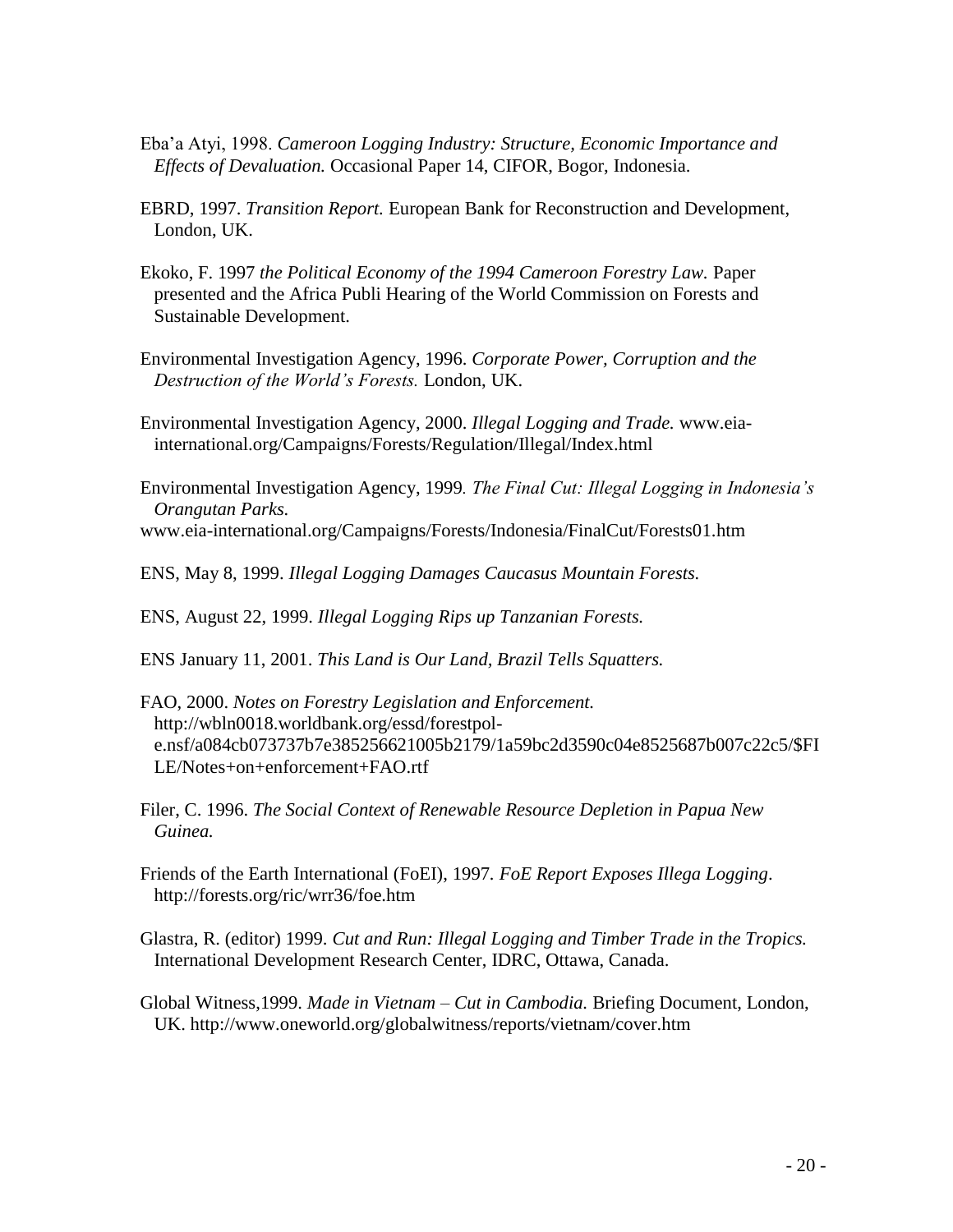- Global Witness,1999a. *The Untouchables. Forest Crimes and the Concessionaires. Can Cambodia Afford to Keep Them?.* Briefing Document. London, UK. http://www.oneworld.org/globalwitness/reports/untouchables/untouch.pdf
- Global Witness, 1998. *Going Places…. Cambodia's Future on the Move*. URL: http://www.oneworld.org/globalwitness/reports/GoingPlaces.htm

Greenpeace 1999, *Buying Destruction. www.greenpeace.org.*

- Greenpeace, 2000. *Illegal Logging in Russia- Summary of Report "Illegal Forest Felling Activities in Russia"*. July. www.greenpeace.org/~forests/resources/forestRussia\_july00.htm
- IUCN International, WWF International, and Netherlands Committee for IUCN, 1999. *Metals from the Forests. Mining and Forest Degradation.* Report for the Intergovernmental panel on Forests Intersessional Meeting on Underlying Causes of Forest Loss and Degradation.
- Johnston, M. and A Doig, 1999. *Different Views on Good Government and Sustainable Anticorruption Strategies.* In: Curbing Corruption. Towards a Model for Building National Integrity by R. Stapenhurst and S.J. Kpundeh (editors) EDI Development Studies, World Bank, Washington DC, USA.

Judd, N. 2001. *Stumpage System Betrays B.C. Forest's True Worth.* ENS January 30.

- Kaufmann, D. 1997. *Corruption: the Facts.* Foreign Policy, No. 107, Summer.
- Kaufmann, D., A. Kraay and P. Zoido-Lobatón, 1999. *Governance Matters*. Policy Research Working Paper 2196, The World Bank, Washington DC. USA.
- Kaufmann, D. and S-J.Wei, 2000. *Does "Grease Money" Speed up the Wheels of Commerce?* IMF Working Paper, WP/00/64. Washington DC, USA
- Latynina, Y. 2001 *The Complex Battle Against Corruption.* The Moscow Times, Jan 24.
- Mabel, M., 2000. *The Flexible Domestic State: Transformation and Political Economic Control in the Khabarovsk Krai Forest Sector.* Interim Report IR-00-037, International Institute fro Applied Systems Analysis, Laxenburg, Austria.
- Mahar, D. and R. Schneider, 1994. *Incentives for Tropical Deforestation. Some Examples from Latin America.* In: Brown, K. and D. Pearce (eds) The Causes of Tropical Deforestation, m159-171. UCL Press, London , UK.
- Magrath, W. and R. Grandalski, 2000. *Forest Law Enforcement. Policies Strategies and Technologies.*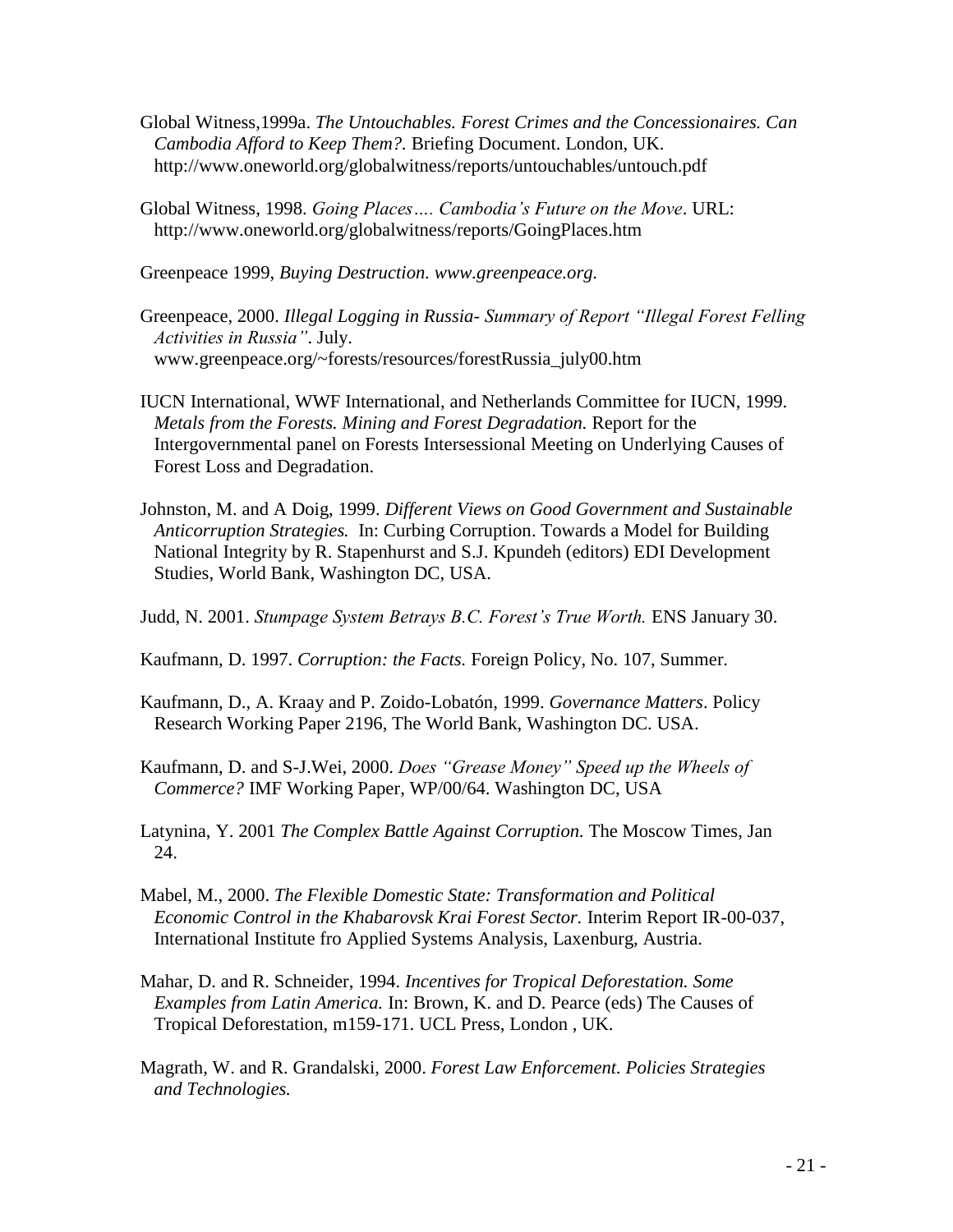- Marshall, G. 1990. *The Barnett Report, A Summary of the Report of the Commission of Inquiry into Aspects of the Timber Industry in Papua New Guinea,* The Asia Pacific Action Group, Hobart, Tasmania.
- Marshall, N.T. and M. Jenkins, 1994. *Hard Times for Hardwoods: Indigenous Timber and the Timber Trade in Kenya.* TRAFFIC East/Southern Africa, Cambridge, UK.
- Martin, C. 1996. *Transnational Loggers Threaten Africa's Forests.* Arborvitae, 4:12.
- Medetsky, A. 2000. *Illegal Logging Biz Grows in Russia* AP, Vladivostok, Russia, 5<sup>th</sup> July.
- Miranda, M. et al. 1998. *All that Glitters is not Gold*. Forest Frontier Initiative, World Resources Institute, Washington DC
- Newell, J. A. Lebedev, D. Gordon. 2000. *Plundering Russia's Far Eastern Taiga. Illegal Logging, Corruption and Trade.* Friends of the Earth Japan. www.foejapan.org
- OECD, 2000. *21 Country Reports on the Implementation of the Convention on Combating Bribery of Foreign Public Officials in International Business Transactions and the 1997 Revised Recommendations.* Press release, OECD 27 June.
- Ottawa House of Commons, 1998. *Enforcing Canada's Pollution Laws: The Public Must Come First* www.parl.gc.ca/InfocomDoc/36/1/ENSU/Sutdies/Reports/ensurp03-e.htm
- Plan Estratégico, 1996. Instituto de Investigación de Recursos Alexander von Humboldt, quoted in Departamento de Planeación, Política Nacional de Biodiversidad, undated.
- Republic of the Philippines, 2000. *3.017 Million pesos worth of illegal logs seized in DENR's sustained anti-illegal logging drive.* Press release. Manila Philippines.
- Roper, J.M., 2000. *Whose Territory is it? Resource Contestation and Organizational Chaos in Bolivia Multiethnic Indigenous Territory.* Paper prepared for the 2000 Meeting of the Latin American Studies Association, March 1-18, Miami, USA.
- Rose-Ackerman, S. 1996*. Redesigning the State to Fight Corruption: Transparency, Competition, and Privatization*. Viewpoint 75 (April).
- Savet, E. 2000. *Country Paper on Forest Law Enforcement in Cambodia.* Paper for the Seminar on Control of Illegal Logging in East Asia, Jakarta, Indonesia, August 28-29.
- Schneider, R. 1995. Government and the Economy on the Amazon Frontier. World Bank, Washington DC, USA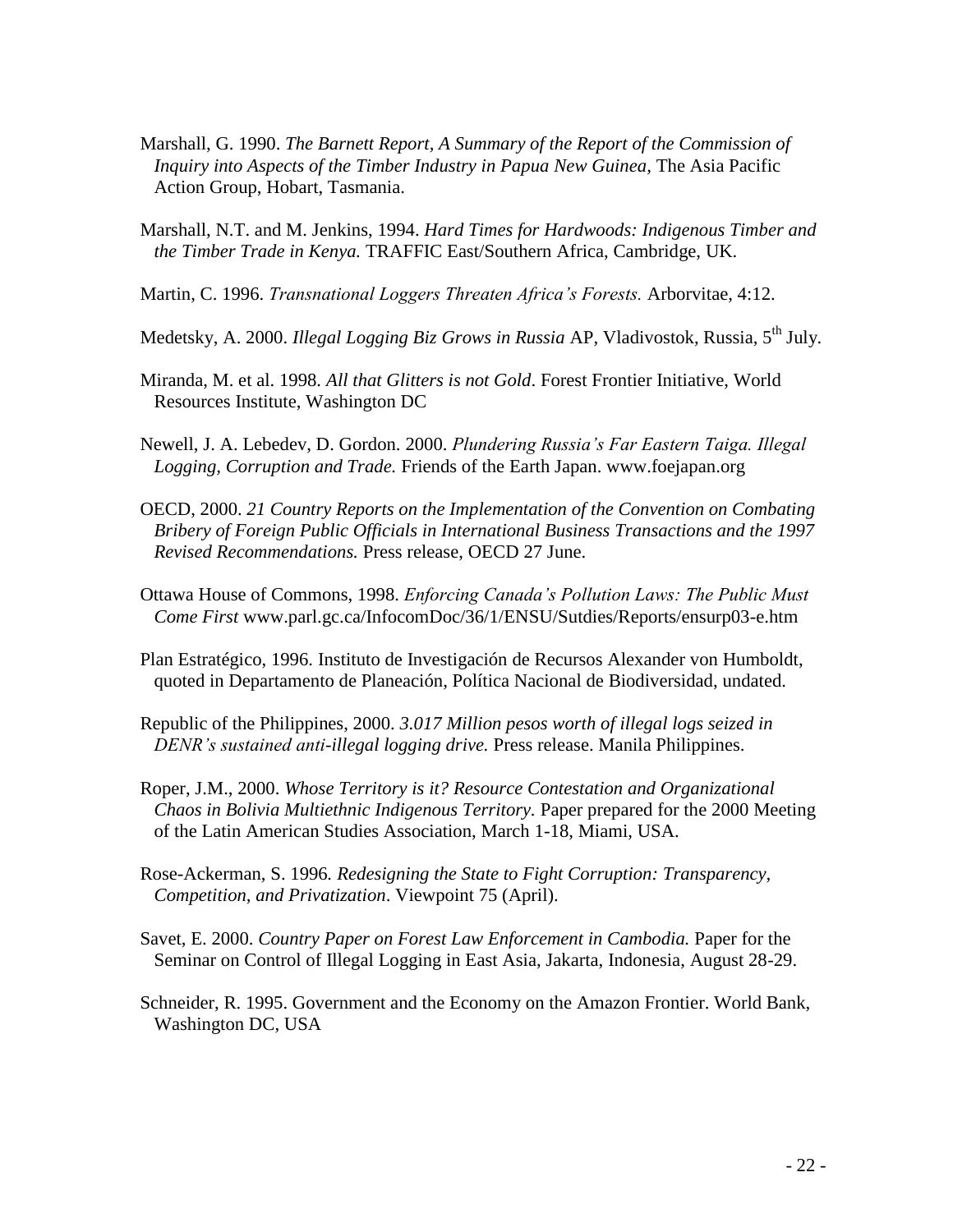- Scotland, N, 2000 *Indonesia Country Paper on Illegal Logging.* Paper Prepared for the World Bank-WWF Workshop on Control of Illegal Logging in East Asia, 28 August, Jakarta, Indonesia.
- Seymour, F. and N. Dubash, 2000. *The Right Conditions. The World Bank, Structural Adjustment and Forest Policy Reform.* World Resources Institute, Washington DC, USA.
- Shleifer, A. and R.W. Vishney, 1993. *Corruption.* Quarterly Journal of Economics CVIII (3).
- Shulyakovskaya, N., 2000. *Wood Wars: Corruption Threatens Welfare of Siberia.* St. Petersburg Times, Feb. 16.
- Sierra Legal Defence Fund and Wildlands League, 2000. *Grounds for Concern. An Audit of Compliance with Ontario Forest protection Rules Algonquin Park and the Magpie Forests.* Toronto, Canada.
- Sizer, N. 1997. *Practical Measures for Promoting Integrity and Curbing Corruption in the Forest Sector*. Paper prepared for the World Commission on Forests and Sustainable Development
- Sizer, N. and D. Plouvier, 2000. *Increased Investment and Trade by Transnational Logging Companies in Africa, the Caribbean and the Pacific.* A joint report by the WWF-Belgium, the World Resources Institute and the WWF-International.

SKEPHI, 1993. *Timber Stealing in Protected Forests.* Setiakawan, Vol 11, 30-34.

- Smith, K. 1996. *The Evolution of Policy Into Practices. A Case Study of Ghana's Forest Policy: the Interim Measures to Control Illegal Timber Harvesting Outside Forest*  Reserves. African Forestry Policy Forum, Nairobi, August 29<sup>th</sup>-30<sup>th</sup>.
- Solberg, B. and K. Rykowski, 2000. *Institutional and Legal Framework for Forest Policies in ECA Region and Selected OECD Countries. A Comparative Analysis.* The World Bank. Forest Policy Review and Strategy Development. Analytical Studies, Issues Paper. Washington DC. USA.
- Southgate, D, 1998. *Tropical Forest Conservation: an Economic Assessment of the Alternatives in Latin America.* Oxford University Press, New York, USA.
- Stiglitz, J. 1998. *Redefining the Role of the State: What Should it Do? And How Should These Decisions be Made?* Paper for the Tenth Anniversary of the MITI Research Institute, Tokio, Japan.
- Superintendencia Forestal, 2000. *VII Audiencia Pública Nacional. Informe Annual* 1999. Santa Cruz, Bolivia.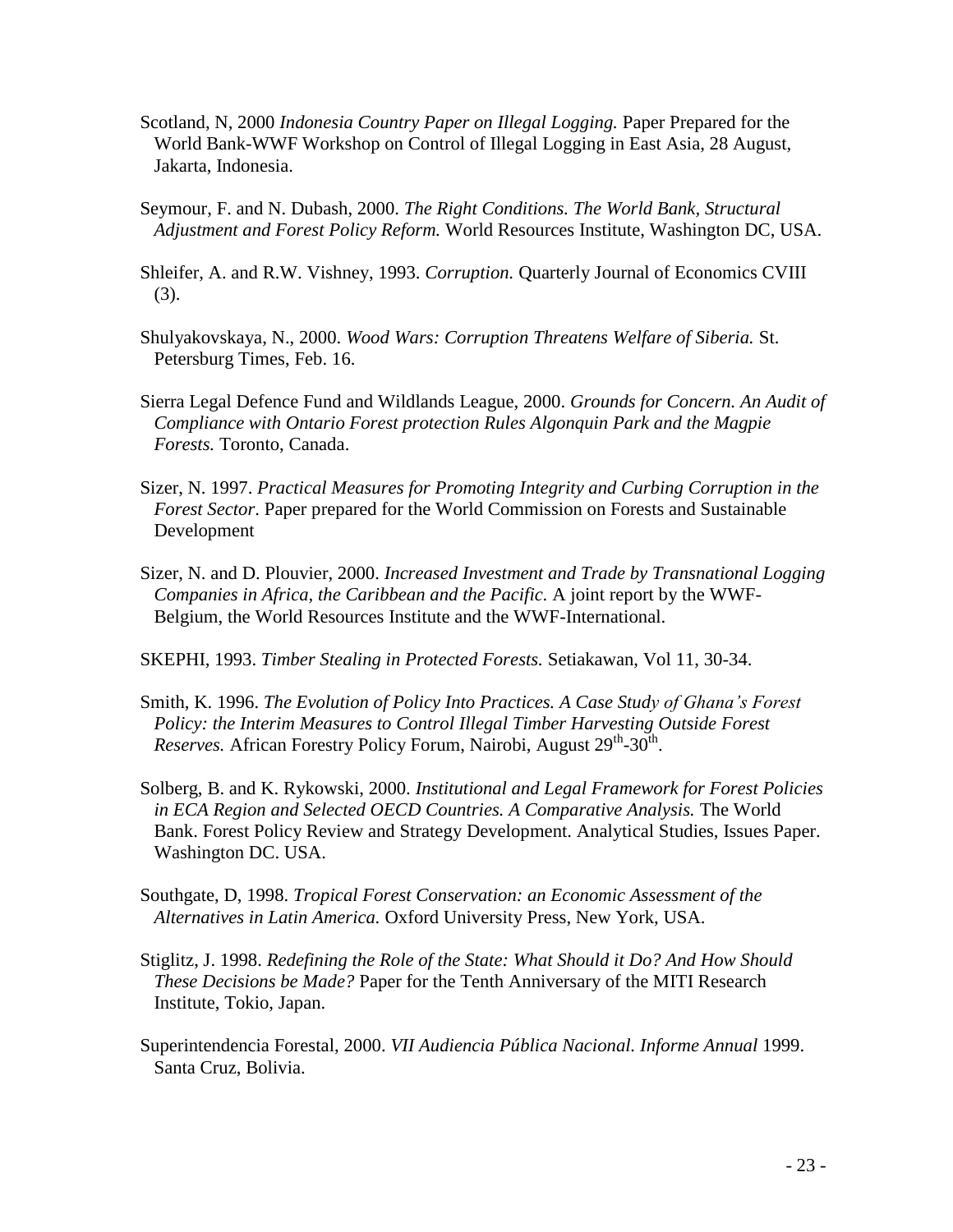- Tanzi, V. 1998. *Corruption Around the World: Causes, Consequences, Scope and Cures.* International Monetary Fund, Staff Papers, Vol. 45:4. December. Washington DC, USA.
- The Economist, 2000. *Asia: the Fight Against Illegal Loggers.* London, UK. April 3.
- Thomas, V. et al. 2000. *The Quality of Growth.* Oxford University Press, New York, USA.
- Transparency International, 1996. *National Integrity Systems: The TI Sourcebook. Berlin.*
- UNDP,1999. *Monitoring Cambodian Forestry to Improve Forest Management.* Project of the Royal Government of Cambodia. United Nations Development Programme.
- Viana, G. 1998. *Report of the External Commission of the Chamber of Deputies Destined to Investigate the Acquisition of Wood, Lumber Mills and Extensive Portions of Land in the Amazon by Asian Loggers.* August 12. Brasilia, Brazil.
- World Bank, 1997. *Helping Countries to Combat Corruption. The Role of the World Bank.*  Washington DC, USA.
- World Bank, 1997a. *The State in a Changing World.* World Development Report. Washington DC, USA. http://www.worldbank.org/html/extpb/wdr97pa.htm
- World Bank, 1998. *New Frontiers in Diagnosing and Combating Corruption.* PREM Notes, Public Sector, Number 7, October. Washington DC, USA.
- World Bank 1999. *Cambodia Public Expenditure Review: Enhancing the Effectiveness of Public Expenditure.* Washington DC, USA.
- World Bank, 2000. *Cambodia Governance and Corruption Diagnostic: Evidence from Citizen, Enterprise and Public Official Surveys.* Washington DC. USA.
- World Bank, 2000a. *A Review of the World Bank's 1991 Forest Strategy and its Implementation. Washington DC, USA.*
- World Rainforest Movement and Forest Monitor, 1998. *High Stakes. The Need to Control Transnational Logging Companies: A Malaysian Case Study.* www.forestmonitor.org/reports/highstakes/title.htm
- World Resources Institute, 1998. *Logging Burma's Frontier Forests.* Washington DC, USA.
- World Resources Institute, 2000. *An Overview of Logging in Cameroon.* Global Forest Watch, Washington DC, USA.
- World Resources Institute, 2000a. *Trial by Fire; Forest Fires and Forestry Policy in Indonesia's Era of Crisis and Reform.* Washington DC, USA.